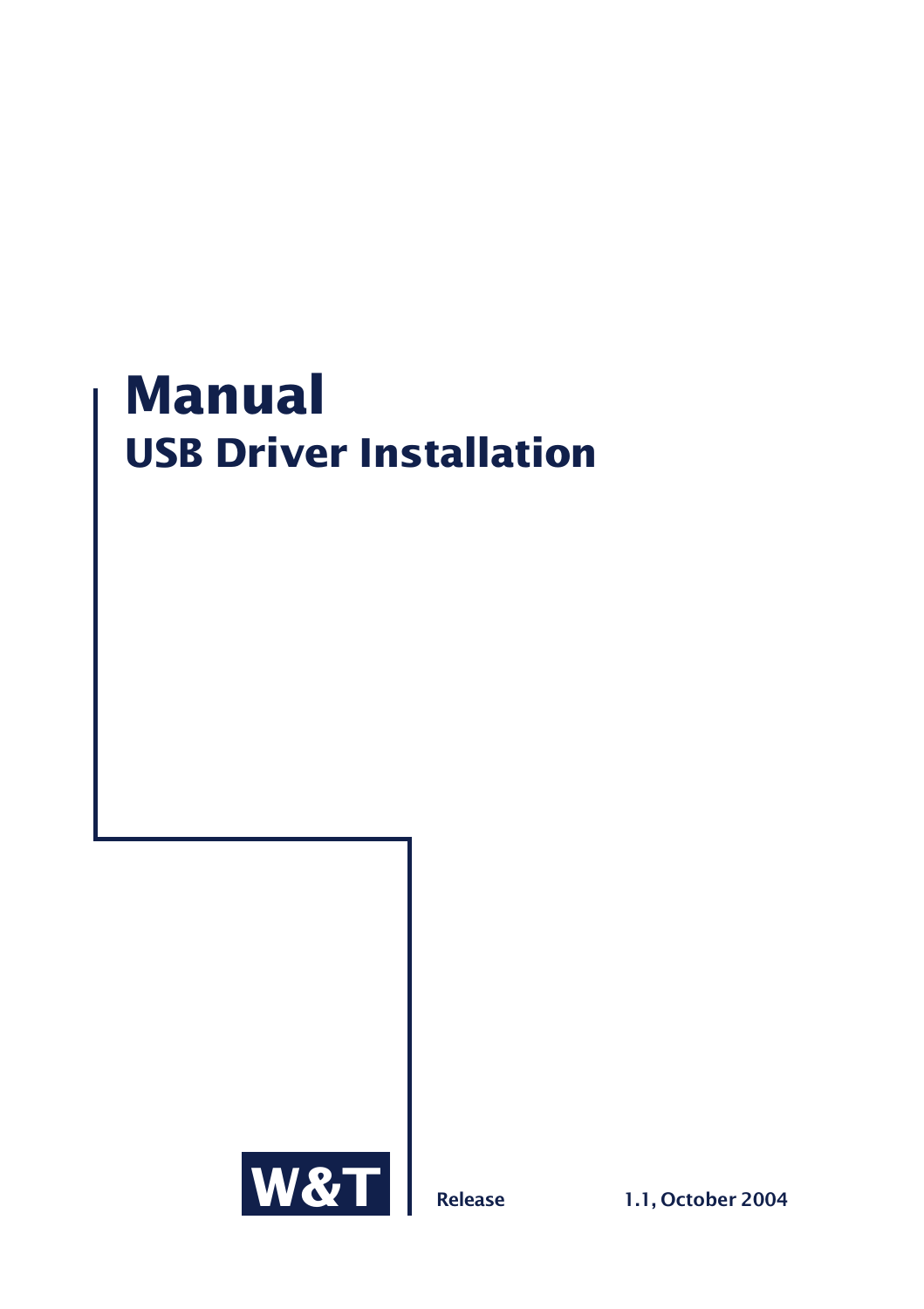

# © 10/2004 by Wiesemann & Theis GmbH

Microsoft and Windows are registered trademarks of Microsoft Corporation

Subject to errors and changes:

Since we can make mistakes, do not implement any of our statements without verification. If you become aware of any mistakes or misunderstandings, please let us know so that we can recognize and eliminate them as quickly as possible.

Perform work on and with W&T products only as described here and after you have fully read and understood the manual. Any other use may result in damage or hazards. We are not liable for improper use. If in doubt, please check with us or contact your dealer!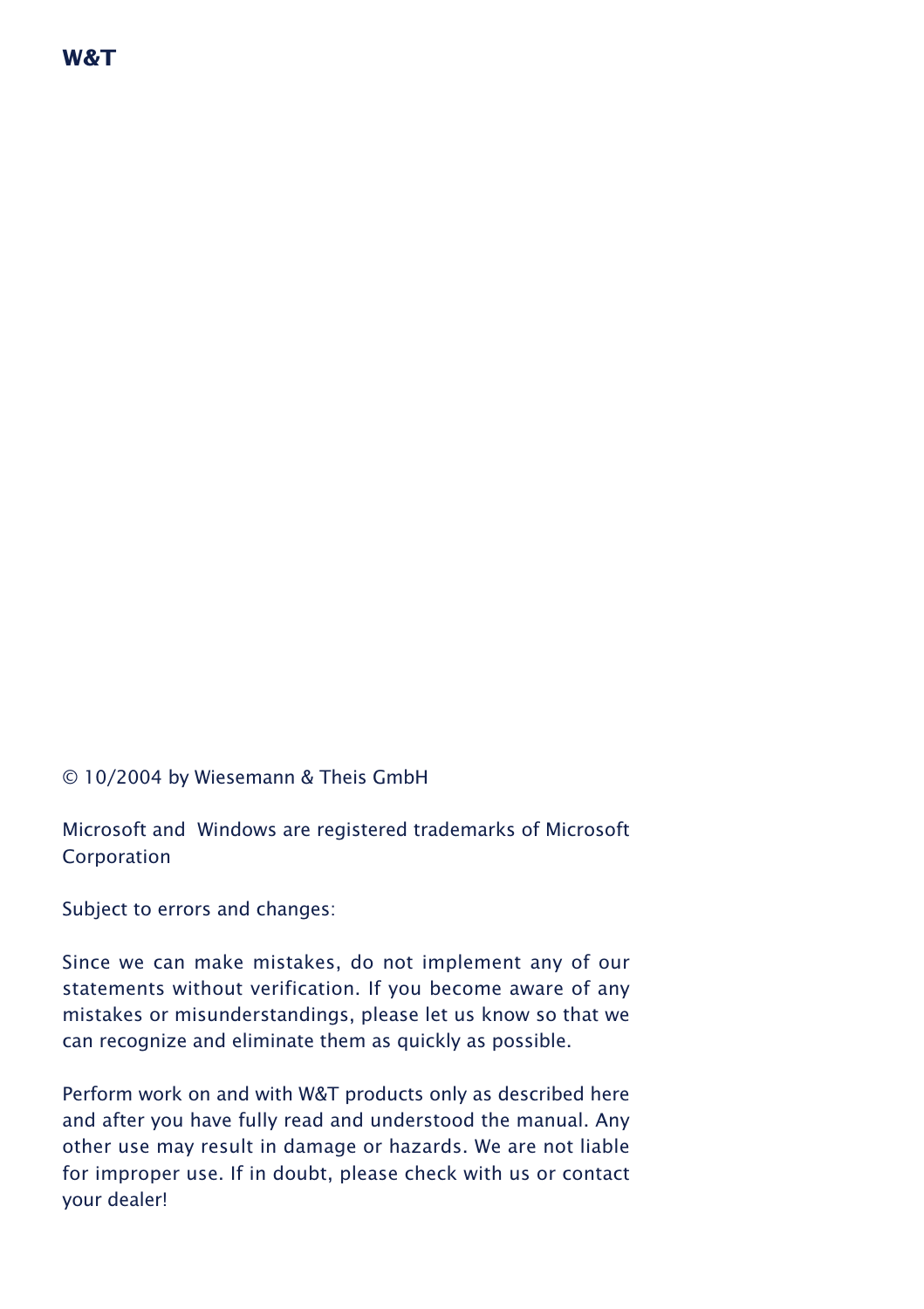The serial W&T USB interfaces are operatable under the various operating systems only by means of special drivers (except for Linux). These drivers are subject to continuous development and improvement with respect to their technical features as well as the number and kind of supported operating systems.

Therefore W&T makes the latest drivers and software installation guides available for downloading on the data sheet pages for USB Interfaces at http://www.wut.de.

Whereas Linux kernel version 2.4 and higher supports the interfaces directly with no additional drivers, under Windows 98/ ME, Windows 2000 and XP the driver installs virtual COM Ports through which the serial ports of the interfaces can be accessed.

Detailed information on installing and configuring the drivers under the various operating systems is found on the following pages.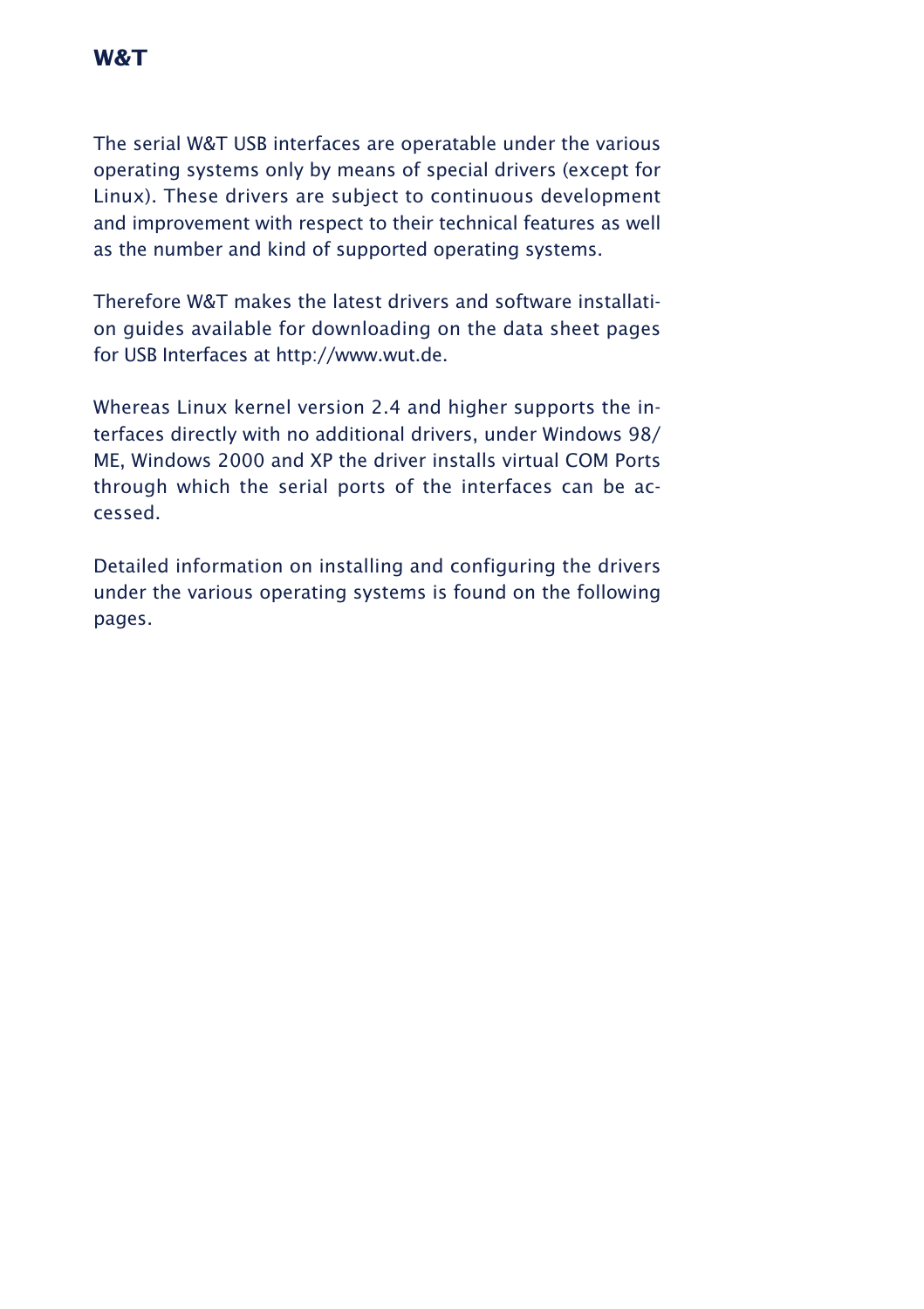# W&T

# **Contents**

# Windows 98/ME

| Windows 2000                     |  |
|----------------------------------|--|
|                                  |  |
|                                  |  |
| Windows XP                       |  |
|                                  |  |
|                                  |  |
| Technical background information |  |
|                                  |  |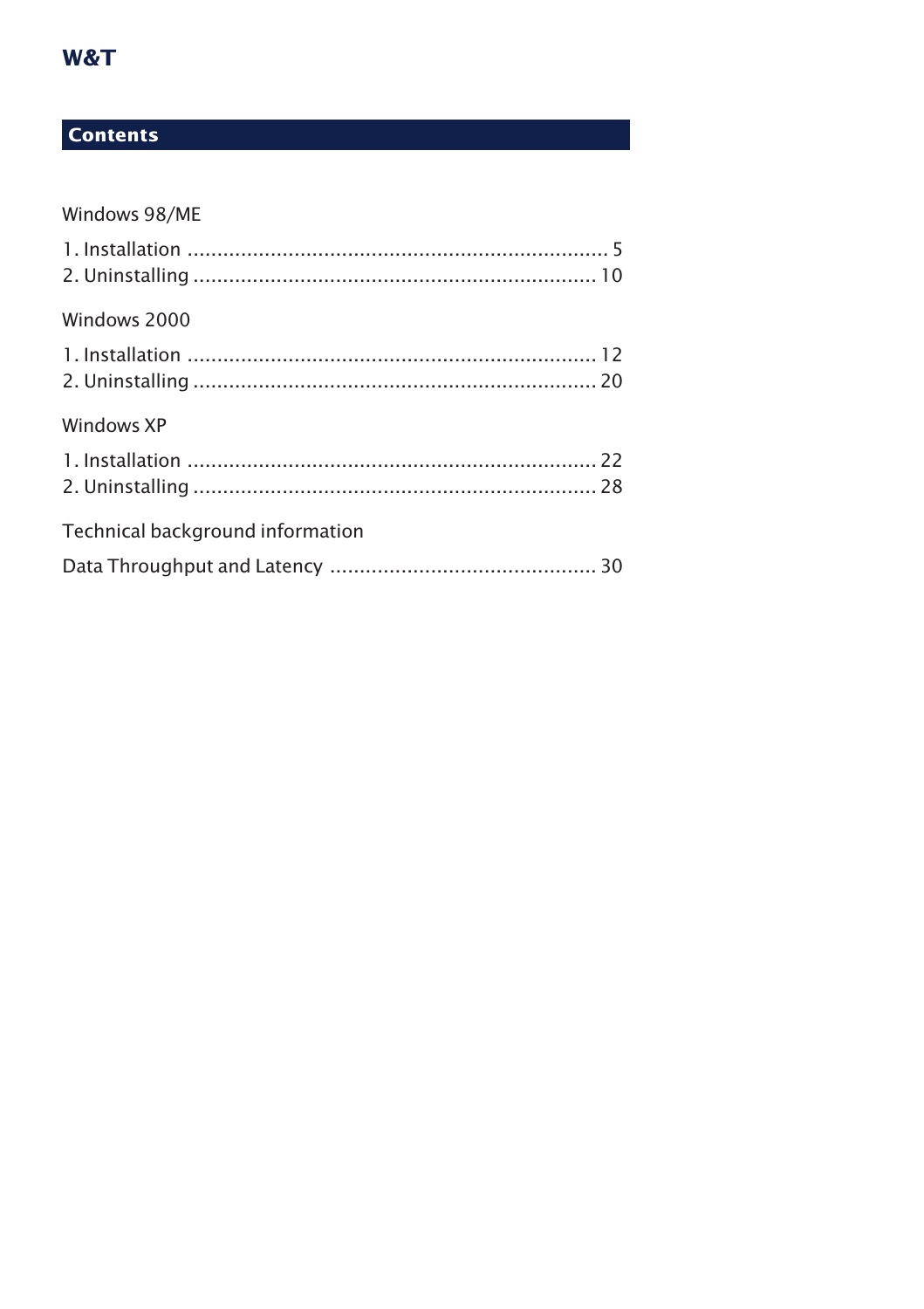# <span id="page-4-0"></span>**Windows 98/ME**

# **1. Installation**

The driver installation process is for the most part automatic. During the installation you must only specify the path for locating the driver files. This is generally the CD-ROM drive if you are installing the driver contained on the CD-ROM.

The first time you connect the USB Interface to the PC, Windows uses the following window to let you know that a new hardware component was found and that a driver is being installed for these components:

| Add New Hardware Wizard |                                                                                                                                                         |
|-------------------------|---------------------------------------------------------------------------------------------------------------------------------------------------------|
| а                       | This wizard searches for new drivers for:<br>$USB \leftrightarrow$ RS232<br>A device driver is a software program that makes a<br>hardware device work. |
|                         | Next<br>Cancel<br>< Back                                                                                                                                |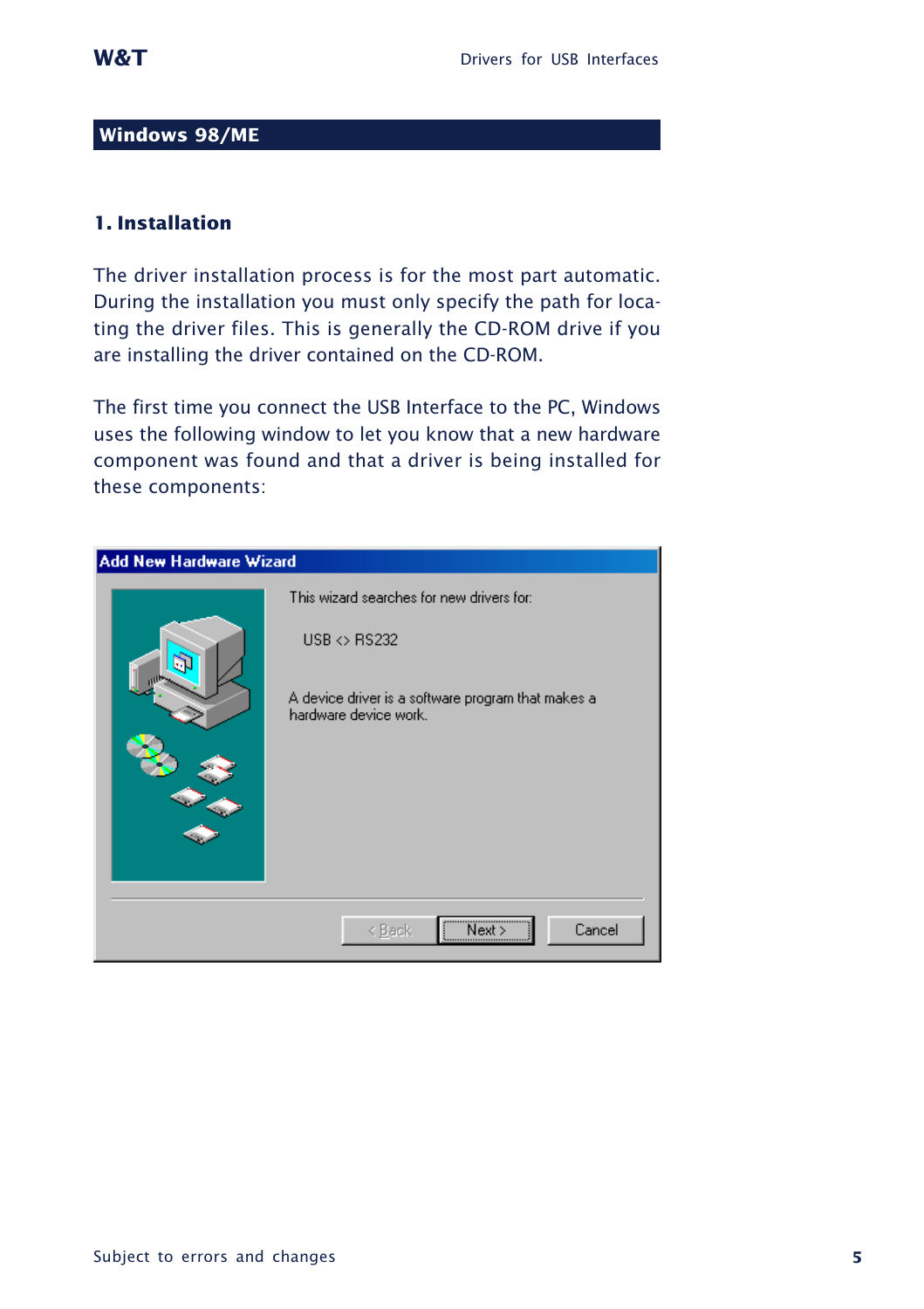

Click on *Next* to confirm the driver installation and allow Windows to search for an appropriate driver for the connected device:



# Next enter the path under which Windows should find the drivers:

| <b>Add New Hardware Wizard</b> |                                                                                                                                                                                                                                                                                                                                        |
|--------------------------------|----------------------------------------------------------------------------------------------------------------------------------------------------------------------------------------------------------------------------------------------------------------------------------------------------------------------------------------|
|                                | Windows will search for new drivers in its driver database<br>on your hard drive, and in any of the following selected<br>locations. Click Next to start the search.<br>Floppy disk drives<br><b>▽ ICD-ROM drive</b><br>□ Microsoft Windows Update<br>Specify a location:<br>D:\deutsch\40 pci-karten\treiber win 9x 2000 xp<br>Browse |
|                                | Next ><br>< <u>B</u> ack<br>Cancel                                                                                                                                                                                                                                                                                                     |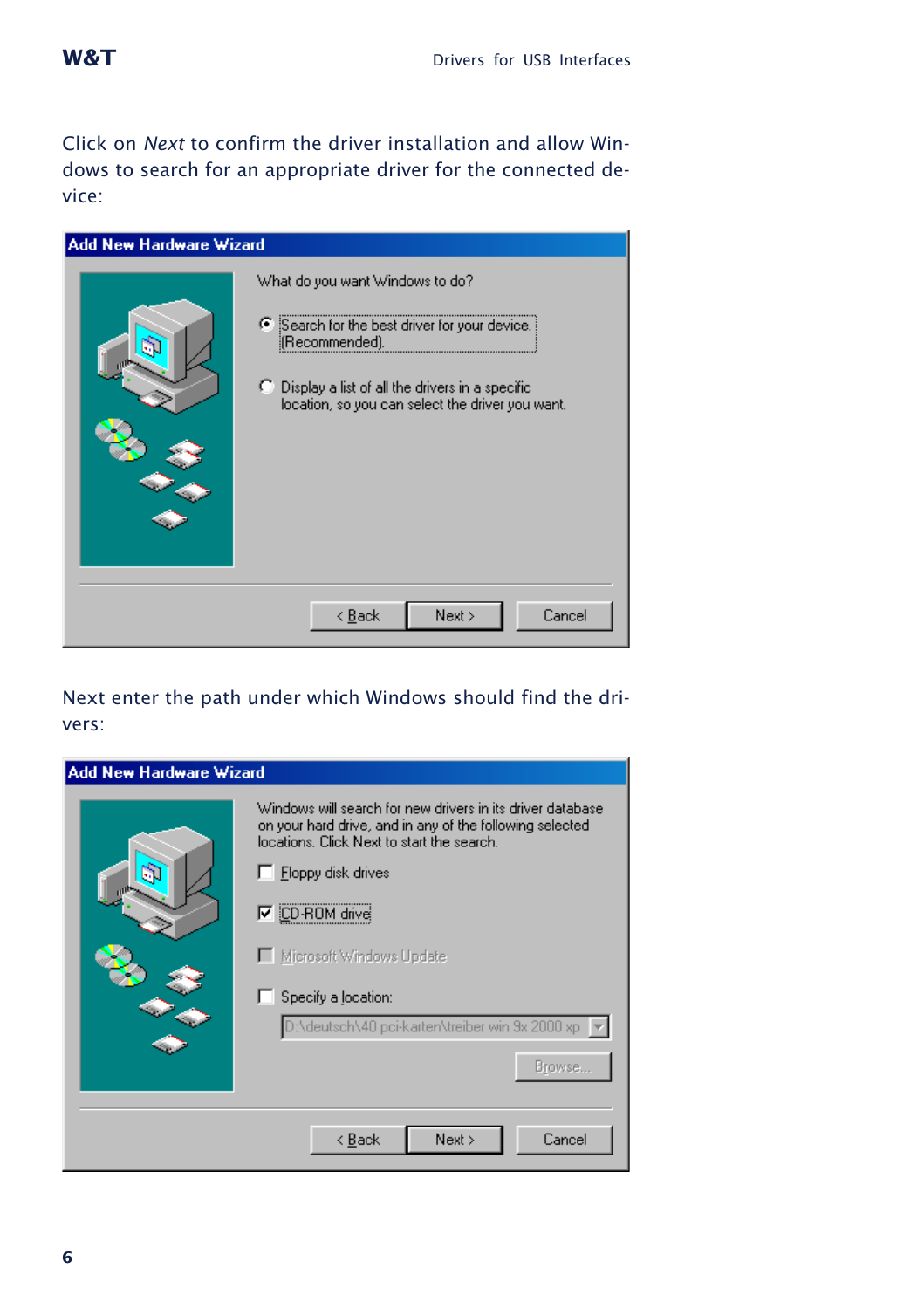Windows then confirms that the file *ftdibus.inf* associated with the device has been found. Start installation of the driver by clicking on *Next:*



Windows copies the required files and then prompts you to end the driver installation by clicking on *Finish*:

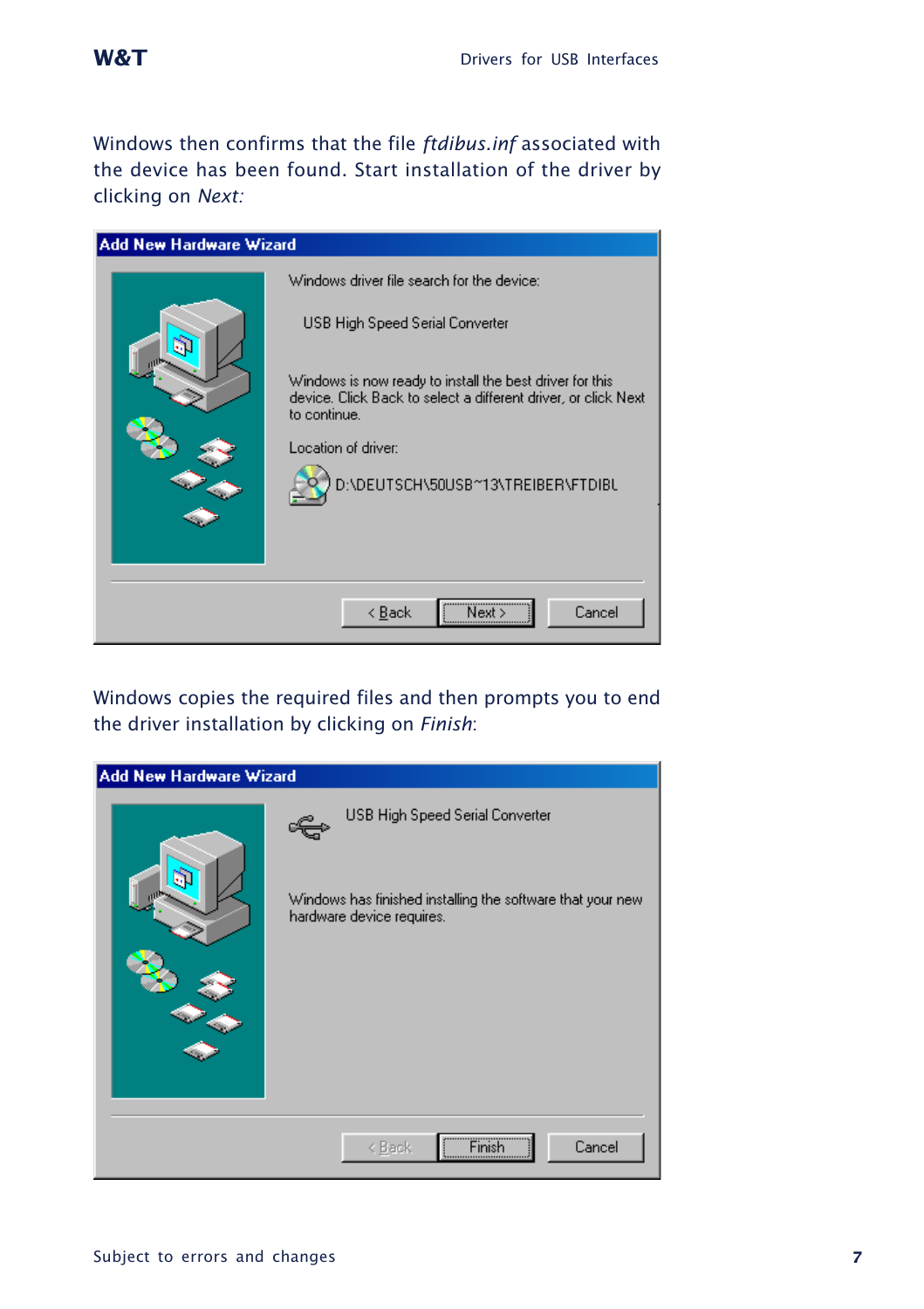After the installation is complete, you will find an entry for the configured USB Interface under *Start -> Settings -> Control Panel -> System -> Device Manager -> Ports (COM und LPT)* - COM2 in the example below:



Double clicking on the entry allows the interface to be configured, whereby the values set under *Port Settings* are generally overwritten by the configuration selected in the corresponding application. Of interest in this connection are the possibilities provided under *Advanced...* for changing the COM port assigned to the interface and adjusting the Latency Timer (see technical background information).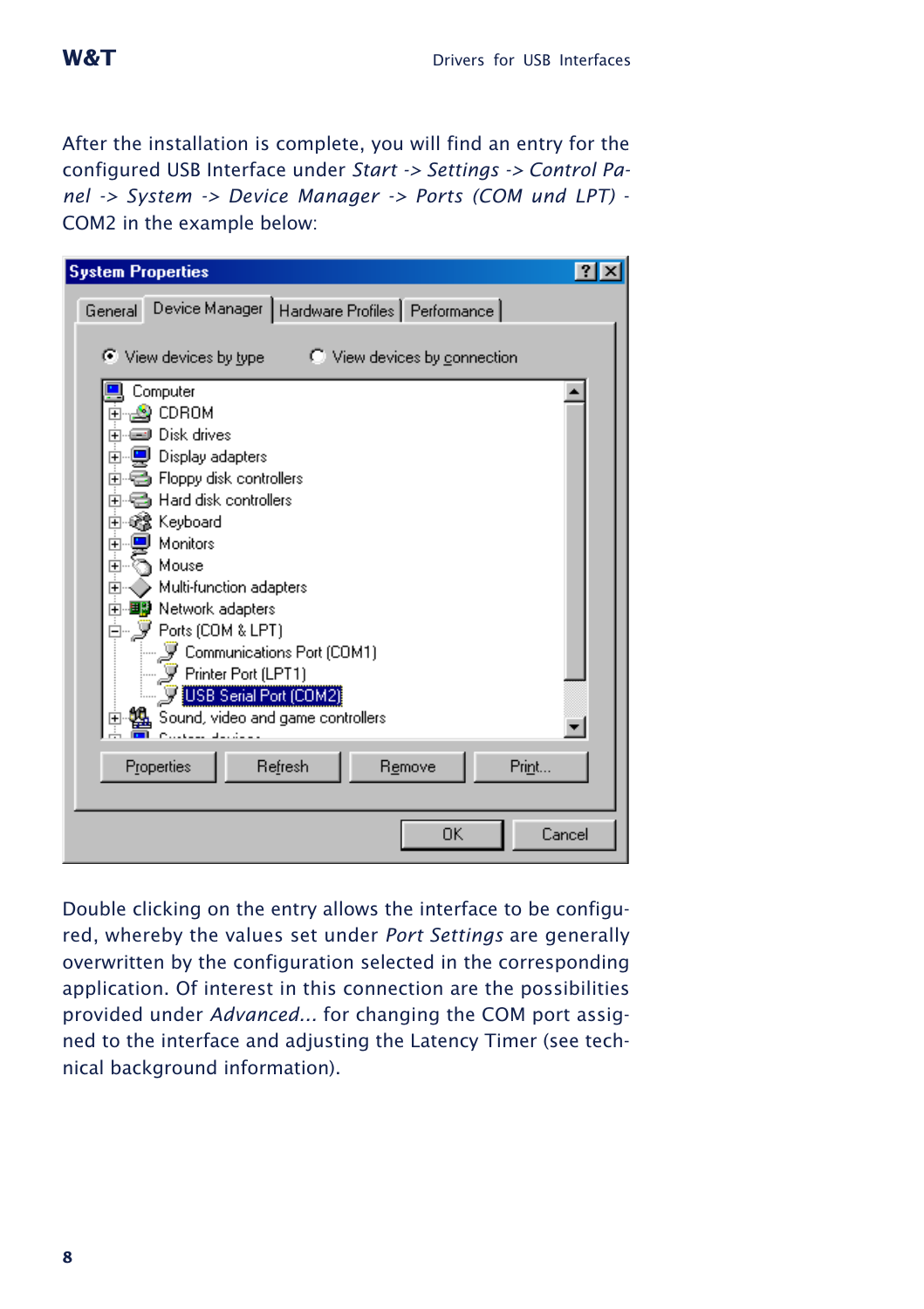$\overline{\mathbf{x}}$ 

ΠK. Cancel

Defaults

| Be absolutely sure that a COM port number is never assigned      |
|------------------------------------------------------------------|
| more than once. This can happen in cases where not all instal-   |
| led serial devices in or on the PC are permanently in operation. |

This is the case for example when additional virtual COM ports are set up through a network and are not currently connected to the PC. If the associated driver enables the resources again when the component is not connected, it is possible to select a COM port number which is actually already allocated and will be reactivated as soon as the device is reconnected.

In such cases a COM port thus exists more than once, and if you are fortunate, Windows acknowledges the attempt to open the port simply with an error message.





<span id="page-8-0"></span>**Advanced Port Settings** 

**LISB Transfer Sizes** 

RX (Bytes):

TX (Bytes):

**BM Features** 

Latency (msec):

Options Disable PNP  $\overline{\text{COM2}}$   $\overline{\phantom{1}}$ 

Select lower settings to correct connection problems. Select higher settings for faster performance.

 $\blacktriangledown$ 

 $\overline{\phantom{0}}$ 

 $\overline{\phantom{0}}$ 

4096

4096

Select lower settings to correct response problems.

 $\sqrt{16}$ 

г

COM Port Number: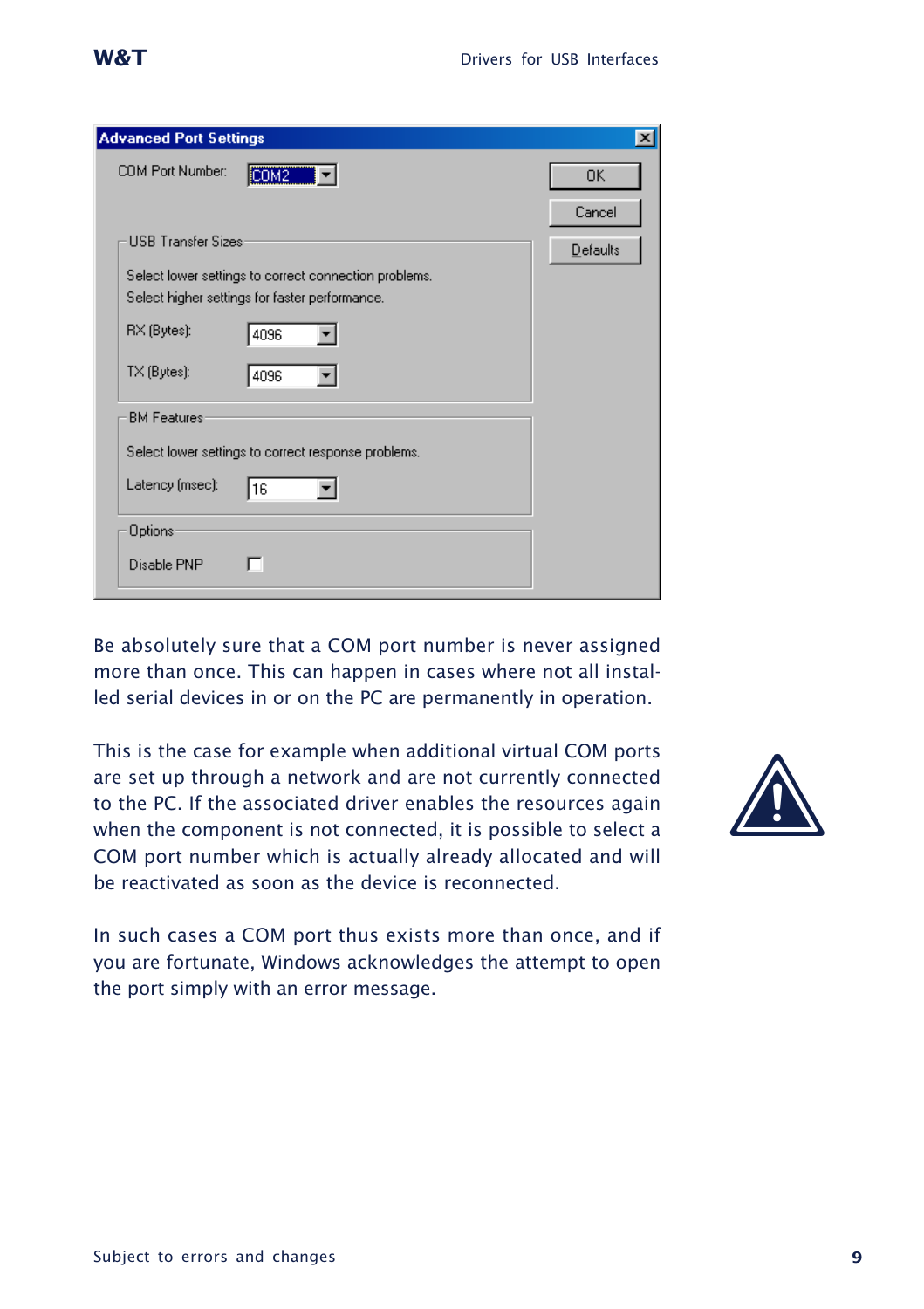# **2. Uninstalling**

The driver software is uninstalled through the path *Start -> Settings -> Control Panel -> Software.* Choose *FTDI USB-to-Serial Converter Drivers* and confirm your selection by clicking on *Add/Remove...*

| <b>Add/Remove Programs Properties</b>          |                                                                                                                                                                                   |  |
|------------------------------------------------|-----------------------------------------------------------------------------------------------------------------------------------------------------------------------------------|--|
| Install/Uninstall Windows Setup   Startup Disk |                                                                                                                                                                                   |  |
|                                                | To install a new program from a floppy disk or CD-ROM<br>drive, click Install.                                                                                                    |  |
|                                                | Install                                                                                                                                                                           |  |
|                                                | The following software can be automatically removed by<br>Windows. To remove a program or to modify its installed<br>components, select it from the list and click<br>Add/Remove. |  |
| SiS 650<br>Snaglt 7                            | Ashampoo Uninstaller 2000<br>FTDI USB-to-Serial Converter Drivers<br>SiS 900 PCI Fast Ethernet Adapter Driver<br>SiS Audio Driver                                                 |  |
|                                                | Add/Remove.                                                                                                                                                                       |  |
|                                                | Cancel<br>OK<br>Apply                                                                                                                                                             |  |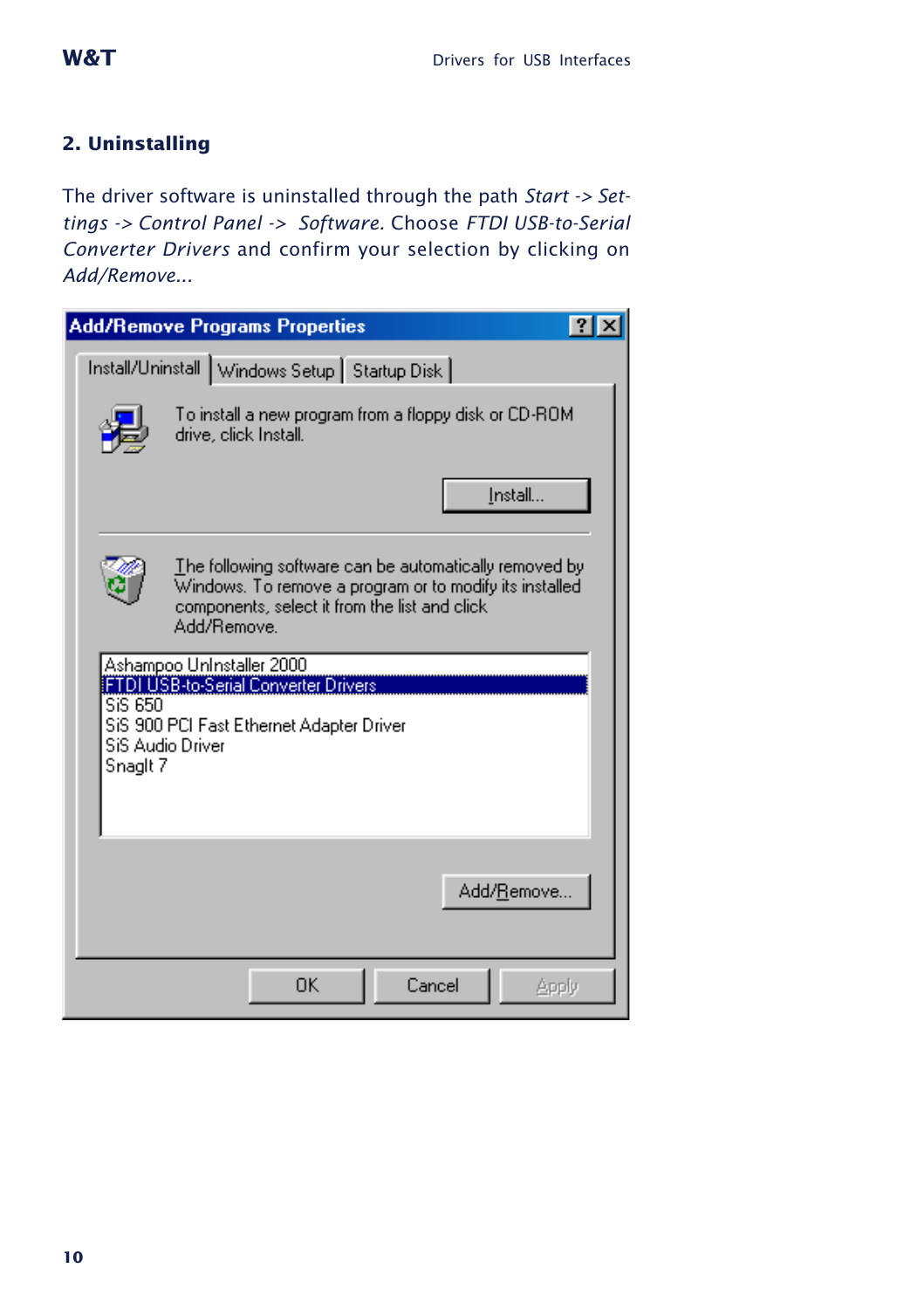If the interface has not yet been removed from the PC, you should do this before uninstalling the driver and acknowledge the following window:

| <b>FTDI Uninstaller Version 2.1</b>                                                                                  |  |
|----------------------------------------------------------------------------------------------------------------------|--|
| If your USB device is connected, please unplug it now<br>Press Continue to uninstall the drivers, or Cancel to quit. |  |
| <br>Continue<br><b>Lancel</b>                                                                                        |  |

In the following window, confirm deletion of the driver files:

| <b>FTDI Uninstaller Version 2.1</b>                                                                                        |  |
|----------------------------------------------------------------------------------------------------------------------------|--|
| Uninstalling VID_0403&PID_6001<br>Deleting registry entries<br>Deleting files<br>Uninstall complete, press Finish to exit. |  |
| Continue                                                                                                                   |  |

This concludes uninstalling of the drivers.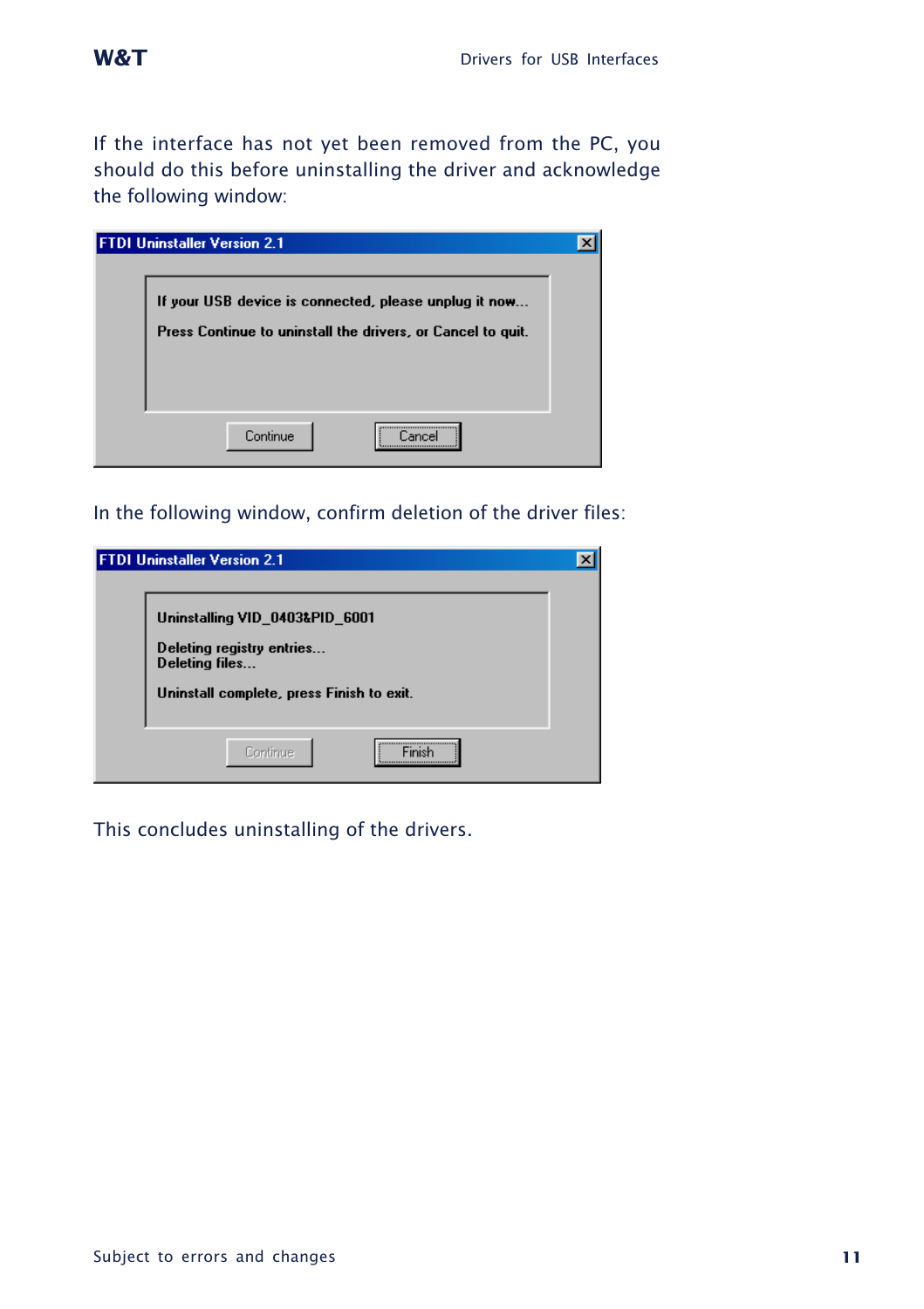#### <span id="page-11-0"></span>**Windows 2000**

# **1. Installation**

The driver installation process is for the most part automatic. During the installation you must only specify the path for locating the driver files. This is generally the CD-ROM drive if you are installing the driver contained on the CD-ROM.

The first time you connect the USB Interface to the PC, Windows uses the following window to let you know that a new hardware component was found and that a driver is being installed for these components:

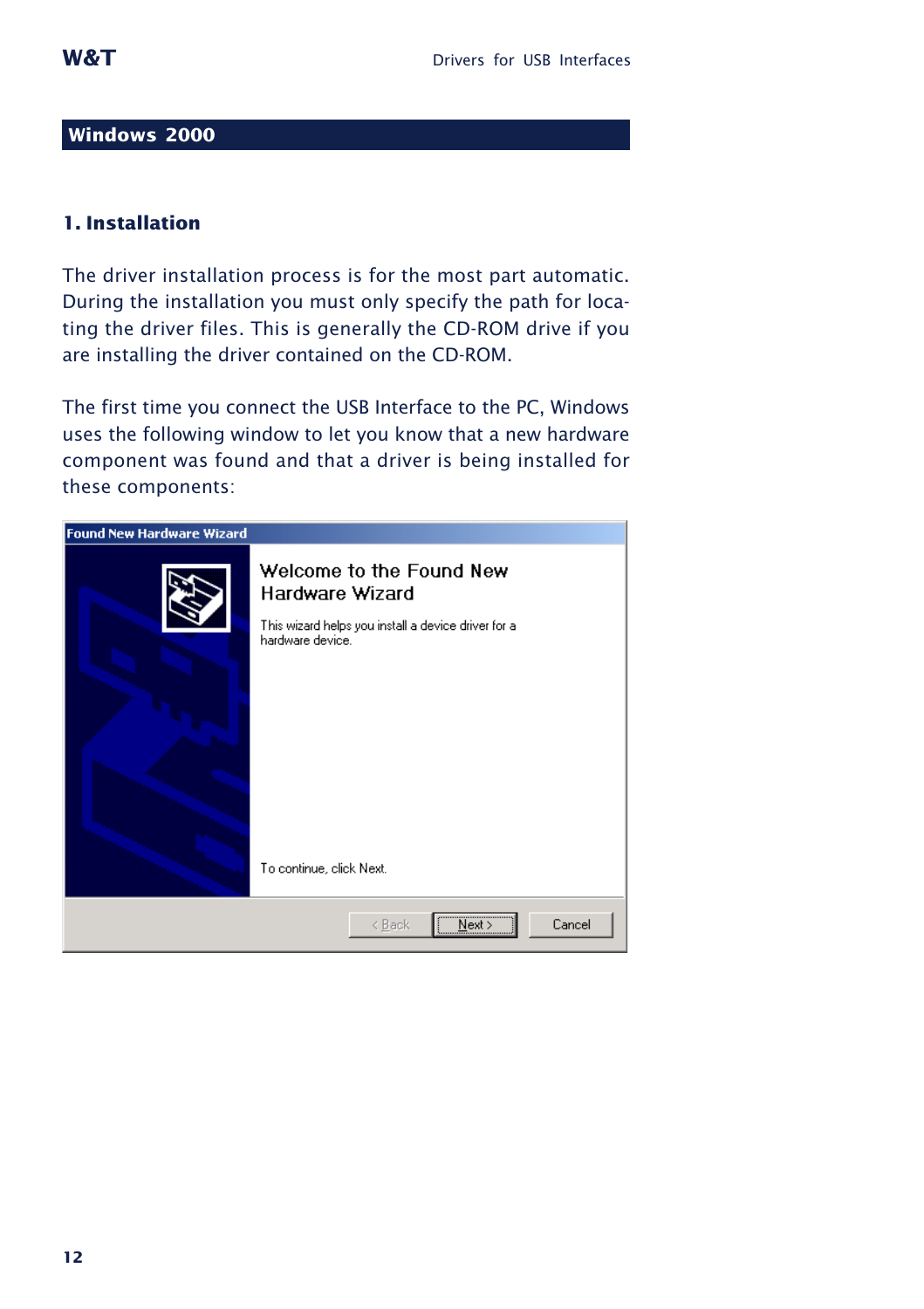Click on *Next* to confirm the driver installation and allow Windows to search for an appropriate driver for the connected device:

| <b>Found New Hardware Wizard</b>                                                                                                                                                                                                                                                                                                                                                                                                                                                                     |
|------------------------------------------------------------------------------------------------------------------------------------------------------------------------------------------------------------------------------------------------------------------------------------------------------------------------------------------------------------------------------------------------------------------------------------------------------------------------------------------------------|
| <b>Install Hardware Device Drivers</b><br>A device driver is a software program that enables a hardware device to work with<br>an operating system.                                                                                                                                                                                                                                                                                                                                                  |
| This wizard will complete the installation for this device:<br>$USB \Leftrightarrow$ RS232<br>A device driver is a software program that makes a hardware device work. Windows<br>needs driver files for your new device. To locate driver files and complete the<br>installation click Next.<br>What do you want the wizard to do?<br>C Search for a suitable driver for my device (recommended)<br>C Display a list of the known drivers for this device so that I can choose a specific<br>driver |
| Cancel<br>< <u>B</u> ack<br>Next >                                                                                                                                                                                                                                                                                                                                                                                                                                                                   |

# Next enter the path under which Windows should find the drivers:

| <b>Found New Hardware Wizard</b>                                                                                                                            |
|-------------------------------------------------------------------------------------------------------------------------------------------------------------|
| <b>Locate Driver Files</b><br>Where do you want Windows to search for driver files?                                                                         |
| Search for driver files for the following hardware device:                                                                                                  |
| $HSR \leftrightarrow$ RS232                                                                                                                                 |
| The wizard searches for suitable drivers in its driver database on your computer and in<br>any of the following optional search locations that you specify. |
| To start the search, click Next. If you are searching on a floppy disk or CD-ROM drive,<br>insert the floppy disk or CD before clicking Next.               |
| Optional search locations:                                                                                                                                  |
| Floppy disk drives                                                                                                                                          |
| $\nabla$ CD-ROM drives                                                                                                                                      |
| $\Box$ Specify a location                                                                                                                                   |
| Microsoft Windows Update                                                                                                                                    |
| Cancel<br>< Back<br>Next :                                                                                                                                  |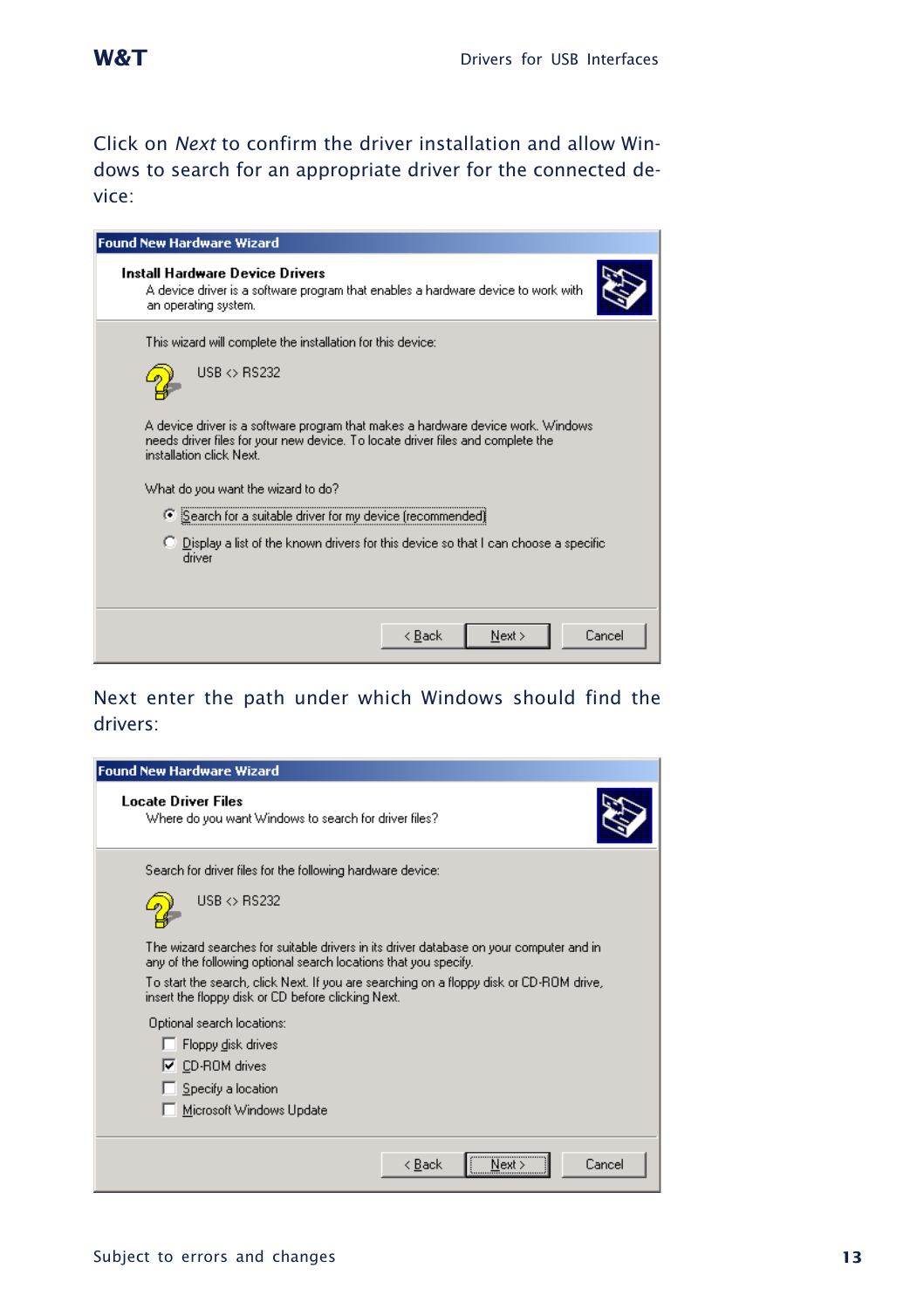Windows then confirms that the file *ftdibus.inf* associated with the device has been found. Start installation of the driver by clicking on *Next:*

| <b>Found New Hardware Wizard</b>                                                                                   |
|--------------------------------------------------------------------------------------------------------------------|
| <b>Driver Files Search Results</b><br>The wizard has finished searching for driver files for your hardware device. |
| The wizard found a driver for the following device:                                                                |
| $USB \Leftrightarrow$ RS232                                                                                        |
| Windows found a driver for this device. To install the driver Windows found, click Next.                           |
| d:\deutsch\50 usb-interfaces\treiber\ftdibus.inf                                                                   |
|                                                                                                                    |
|                                                                                                                    |
| $\overline{\text{Next}}$<br>Cancel<br>< <u>B</u> ack                                                               |

Windows copies the required files and then prompts you to end the driver installation by clicking on *Finish*:

| <b>Found New Hardware Wizard</b> |                                                                                                                                                                                        |
|----------------------------------|----------------------------------------------------------------------------------------------------------------------------------------------------------------------------------------|
|                                  | Completing the Found New<br>Hardware Wizard<br>USB High Speed Serial Converter<br>Windows has finished installing the software for this device.<br>To close this wizard, click Finish. |
|                                  |                                                                                                                                                                                        |
|                                  | Finish<br>Cancel<br>< Back                                                                                                                                                             |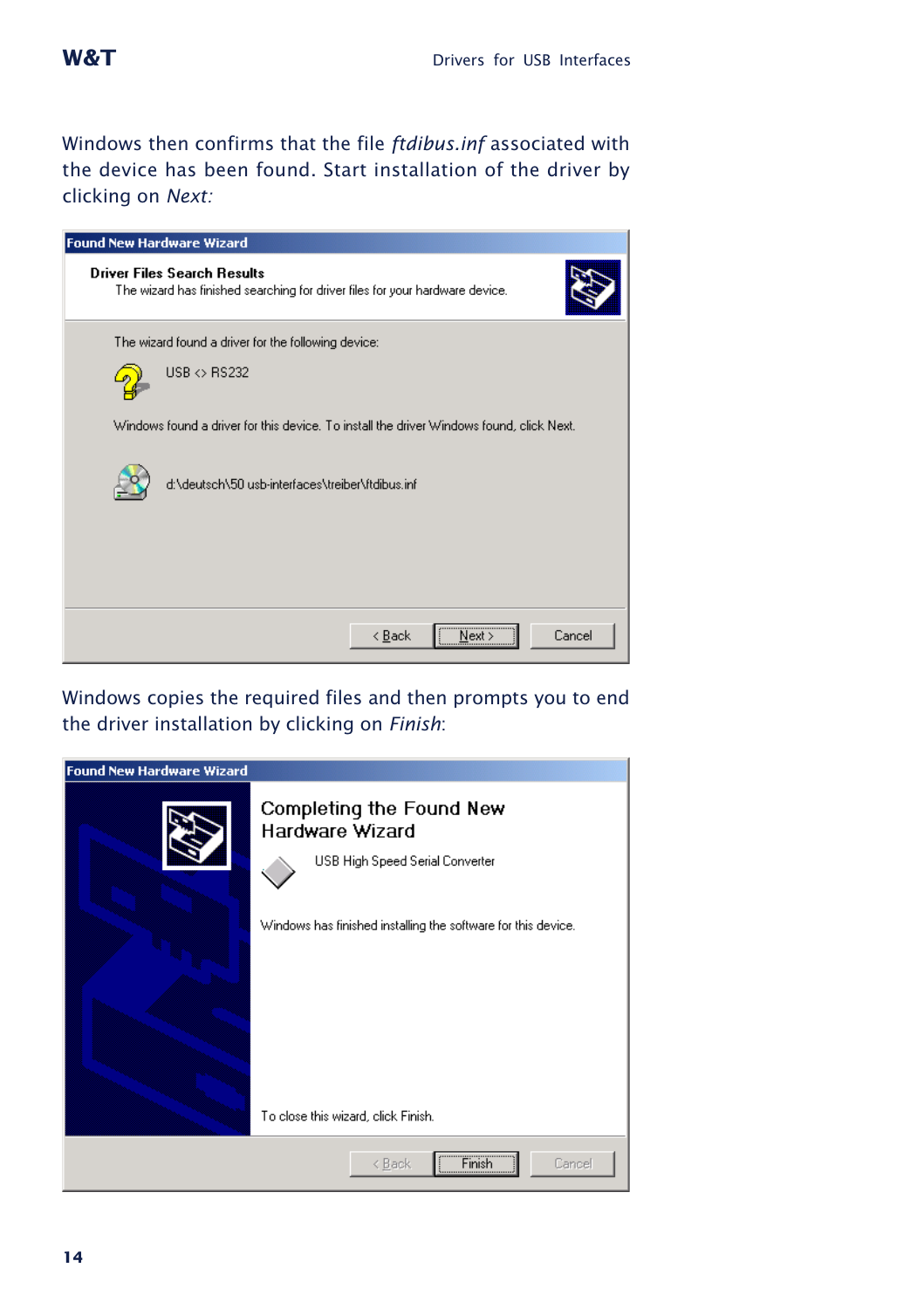After installing the driver, you must also install the COM Port Redirector, which sets up a virtual COM port for the serial interface. This procedure is automatically started after installing the driver and requires the same entires as for the driver installation.

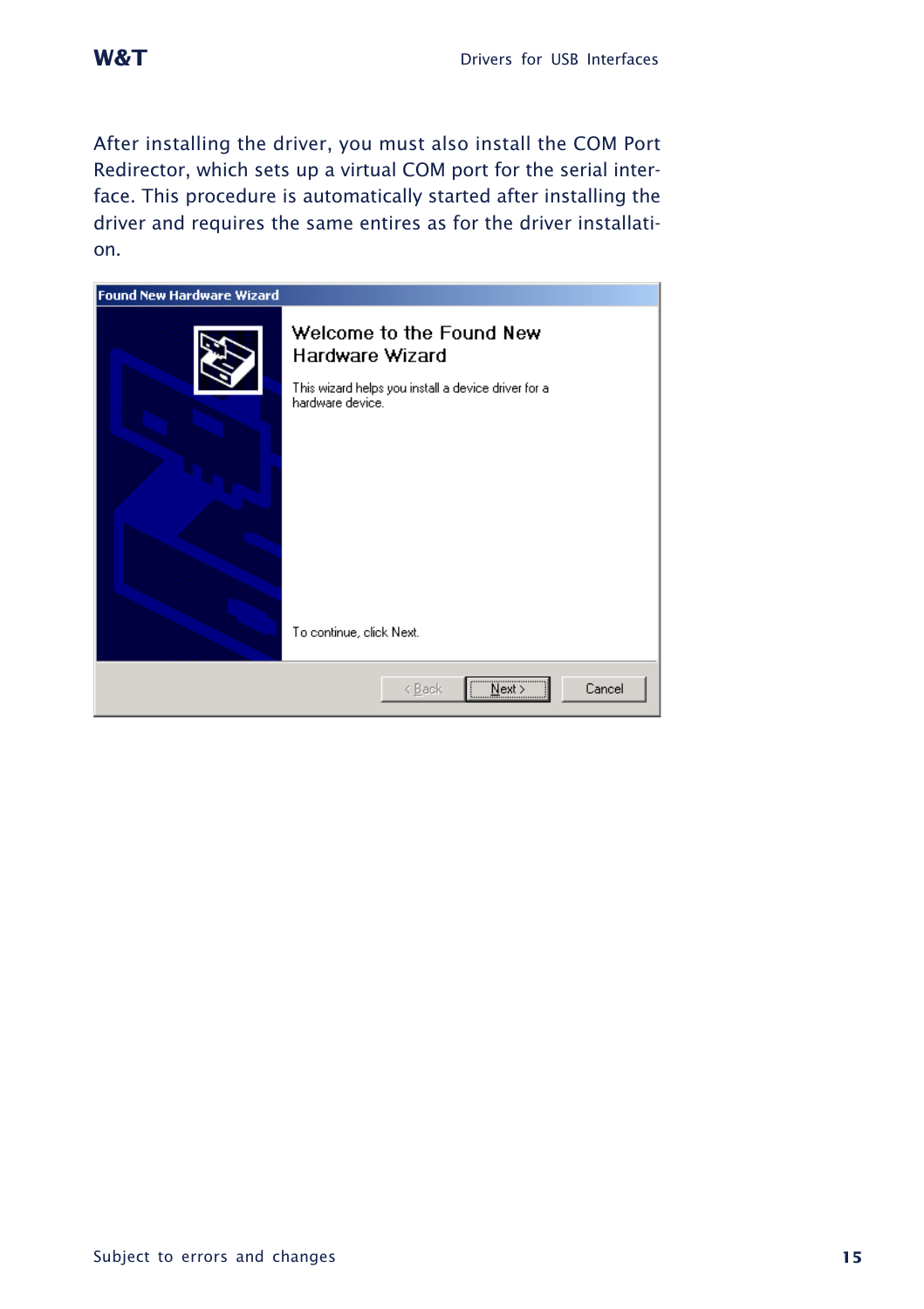# Have Windows search for an appropriate driver for the connected device:

| <b>Found New Hardware Wizard</b>                                                                                                                                                                                                      |  |
|---------------------------------------------------------------------------------------------------------------------------------------------------------------------------------------------------------------------------------------|--|
| <b>Install Hardware Device Drivers</b><br>A device driver is a software program that enables a hardware device to work with<br>an operating system.                                                                                   |  |
| This wizard will complete the installation for this device:<br><b>HSB Serial Port</b>                                                                                                                                                 |  |
| A device driver is a software program that makes a hardware device work. Windows<br>needs driver files for your new device. To locate driver files and complete the<br>installation click Next.<br>What do you want the wizard to do? |  |
| C Search for a suitable driver for my device (recommended)                                                                                                                                                                            |  |
| C Display a list of the known drivers for this device so that I can choose a specific<br>driver                                                                                                                                       |  |
| Next ><br>Cancel<br>< Back                                                                                                                                                                                                            |  |

# Enter the path under which Windows will find the driver:

| <b>Found New Hardware Wizard</b>                                                                                                                            |
|-------------------------------------------------------------------------------------------------------------------------------------------------------------|
| <b>Locate Driver Files</b><br>Where do you want Windows to search for driver files?                                                                         |
| Search for driver files for the following hardware device:                                                                                                  |
| <b>USB Serial Port</b>                                                                                                                                      |
| The wizard searches for suitable drivers in its driver database on your computer and in<br>any of the following optional search locations that you specify. |
| To start the search, click Next. If you are searching on a floppy disk or CD-ROM drive,<br>insert the floppy disk or CD before clicking Next.               |
| Optional search locations:                                                                                                                                  |
| Floppy disk drives                                                                                                                                          |
| $\nabla$ CD-ROM drives                                                                                                                                      |
| $\Box$ Specify a location                                                                                                                                   |
| □ Microsoft Windows Update                                                                                                                                  |
| <br>Cancel<br>< Back<br>Next :                                                                                                                              |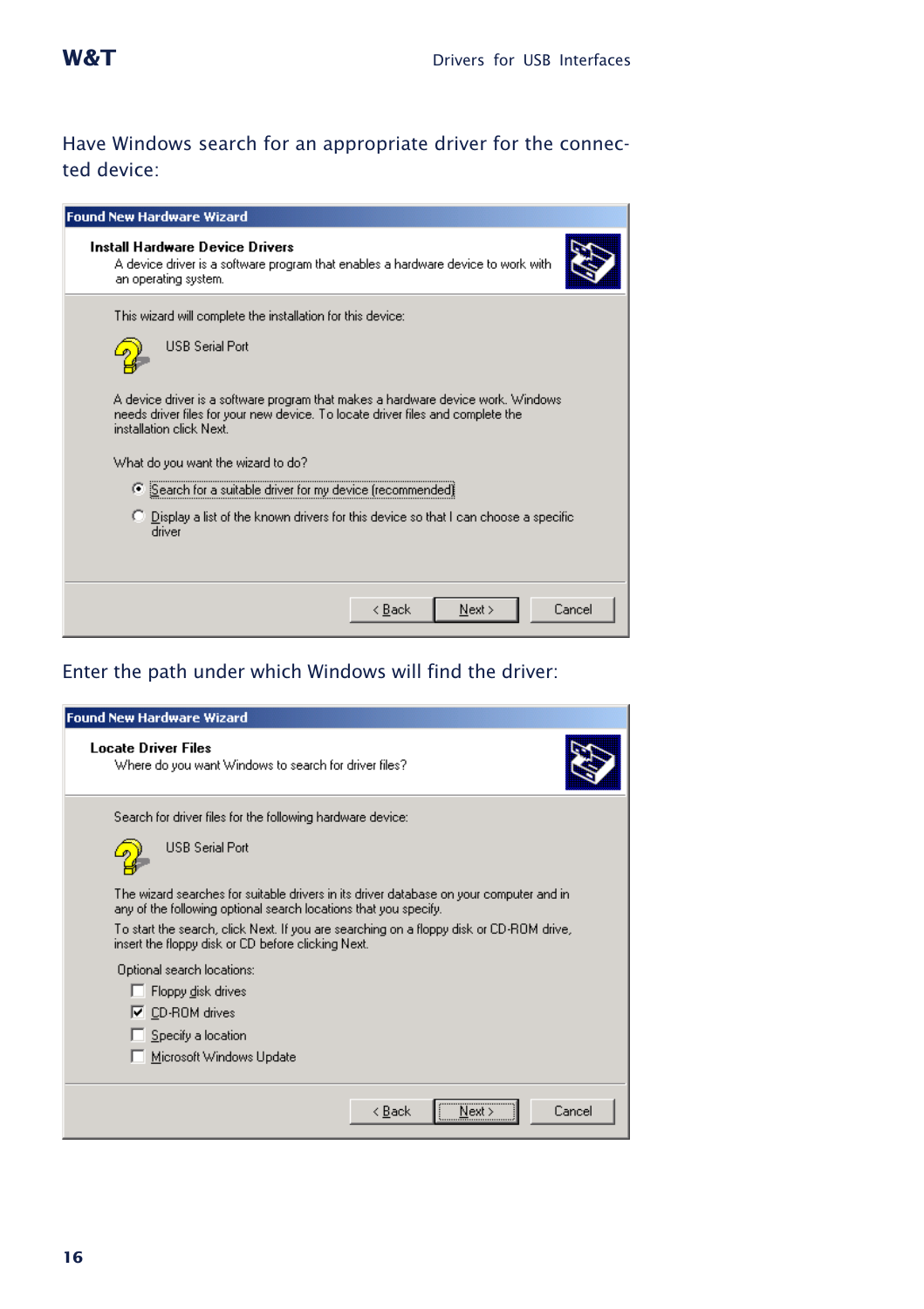Windows then confirms that the file *ftdiport.inf* associated with the device was found. Start installation of the driver by clicking on *Next:*



Windows then again prompts you to end the driver installation by clicking on *Finish*:

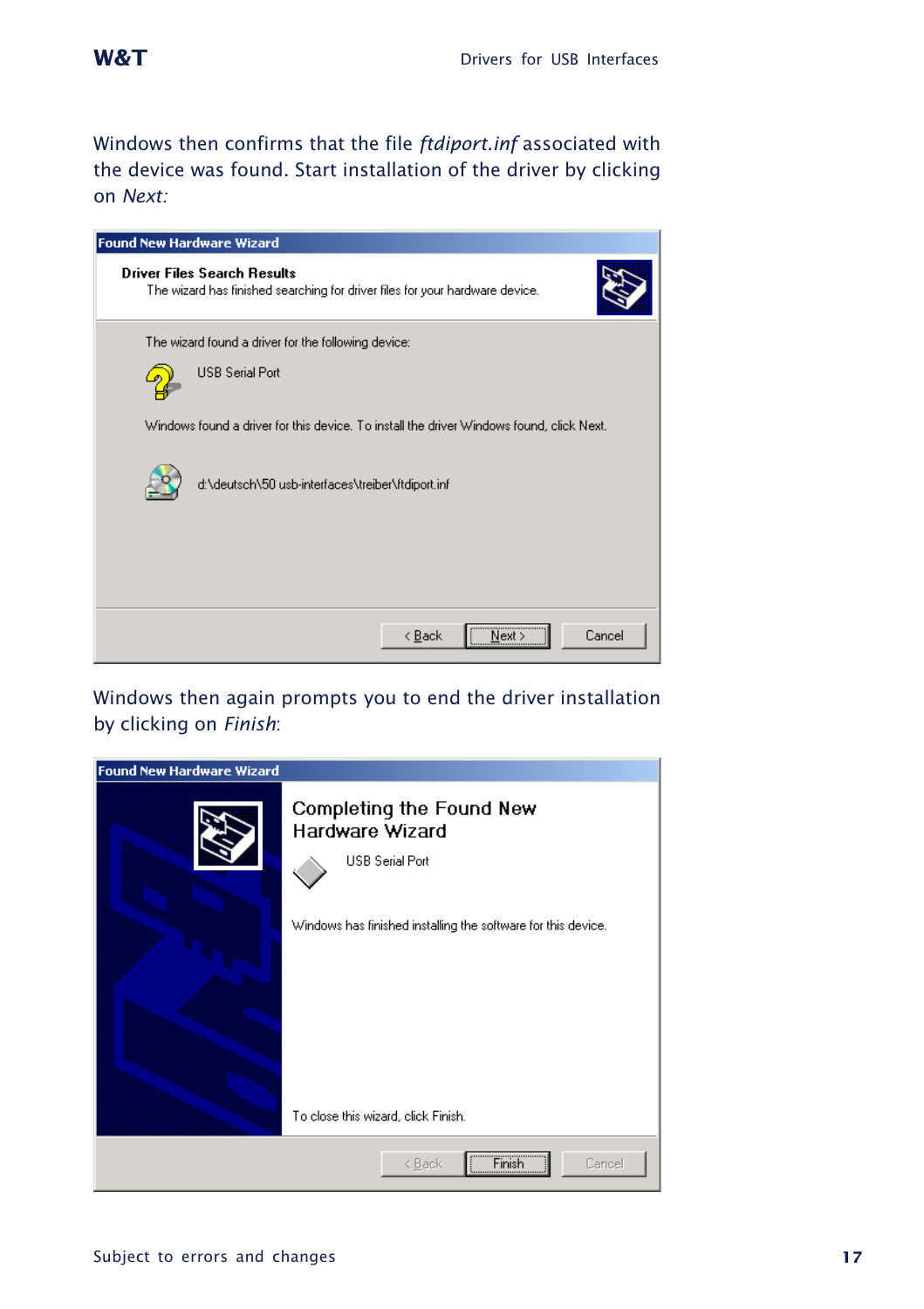After installation is complete, you will find an entry for the configured USB Interface under *Start -> Settings -> Control Panel -> System -> Hardware -> Device Manager -> Ports (COM and LPT)*. In our example this is COM2:



Double clicking on the entry allows the interface to be configured, whereby the values set under *Port Settings* are generally overwritten by the configuration selected in the corresponding application. Of interest in this connection are the possibilities provided under *Advanced...* for changing the COM port assigned to the interface and adjusting the Latency Timer (see technical background information).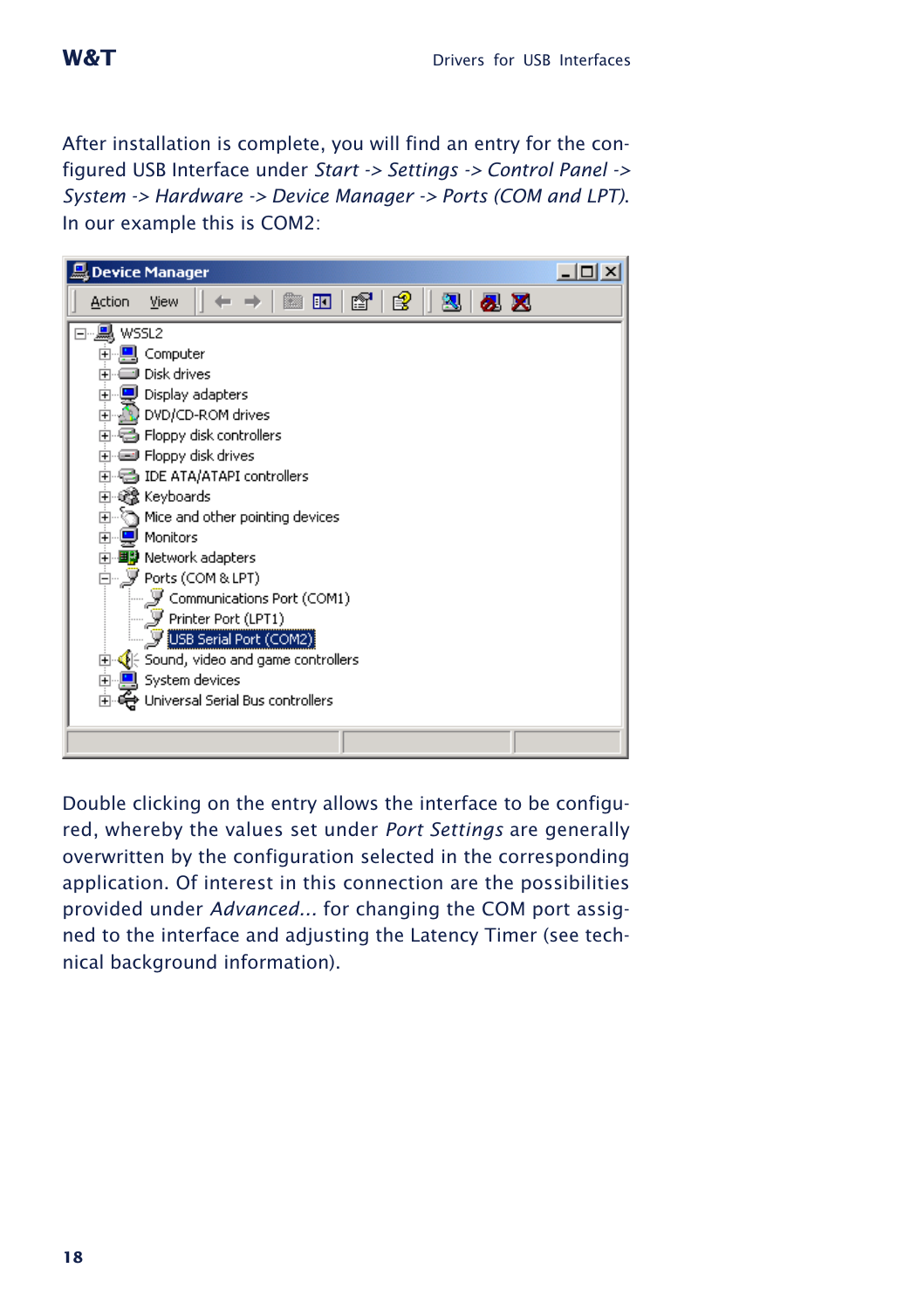

| <b>Advanced Settings for COM2</b>                                                                                                                                                                                           | 2x                                     |
|-----------------------------------------------------------------------------------------------------------------------------------------------------------------------------------------------------------------------------|----------------------------------------|
| COM Port Number:<br>COM <sub>2</sub><br><b>USB Transfer Sizes</b><br>Select lower settings to correct performance problems at low baud rates.<br>Select higher settings for faster performance.                             | <b>OK</b><br>Cancel<br><b>Defaults</b> |
| 4096<br>Receive (Bytes):<br>4096<br>Transmit (Bytes):                                                                                                                                                                       |                                        |
| <b>BM Options</b><br>Select lower settings to correct response problems.<br>16<br>Latency Timer (msec):                                                                                                                     |                                        |
| Miscellaneous Options<br>⊽<br>Serial Enumerator<br>Ē<br>I٥<br>Minimum Read Timeout (msec):<br>Serial Printer<br>Cancel If Power Off<br>Minimum Write Timeout (msec):<br>I٥<br>Event On Surprise Removal<br>Set RTS On Close |                                        |

Be absolutely sure that a COM port number is never assigned more than once. This can happen in cases where not all installed serial devices in or on the PC are permanently in operation.

This is the case for example when additional virtual COM ports are set up through a network and are not currently connected to the PC. If the associated driver enables the resources again when the component is not connected, it is possible to select a COM port number which is actually already allocated and will be reactivated as soon as the device is reconnected.



In such cases a COM port thus exists more than once, and if you are fortunate, Windows acknowledges the attempt to open the port simply with an error message.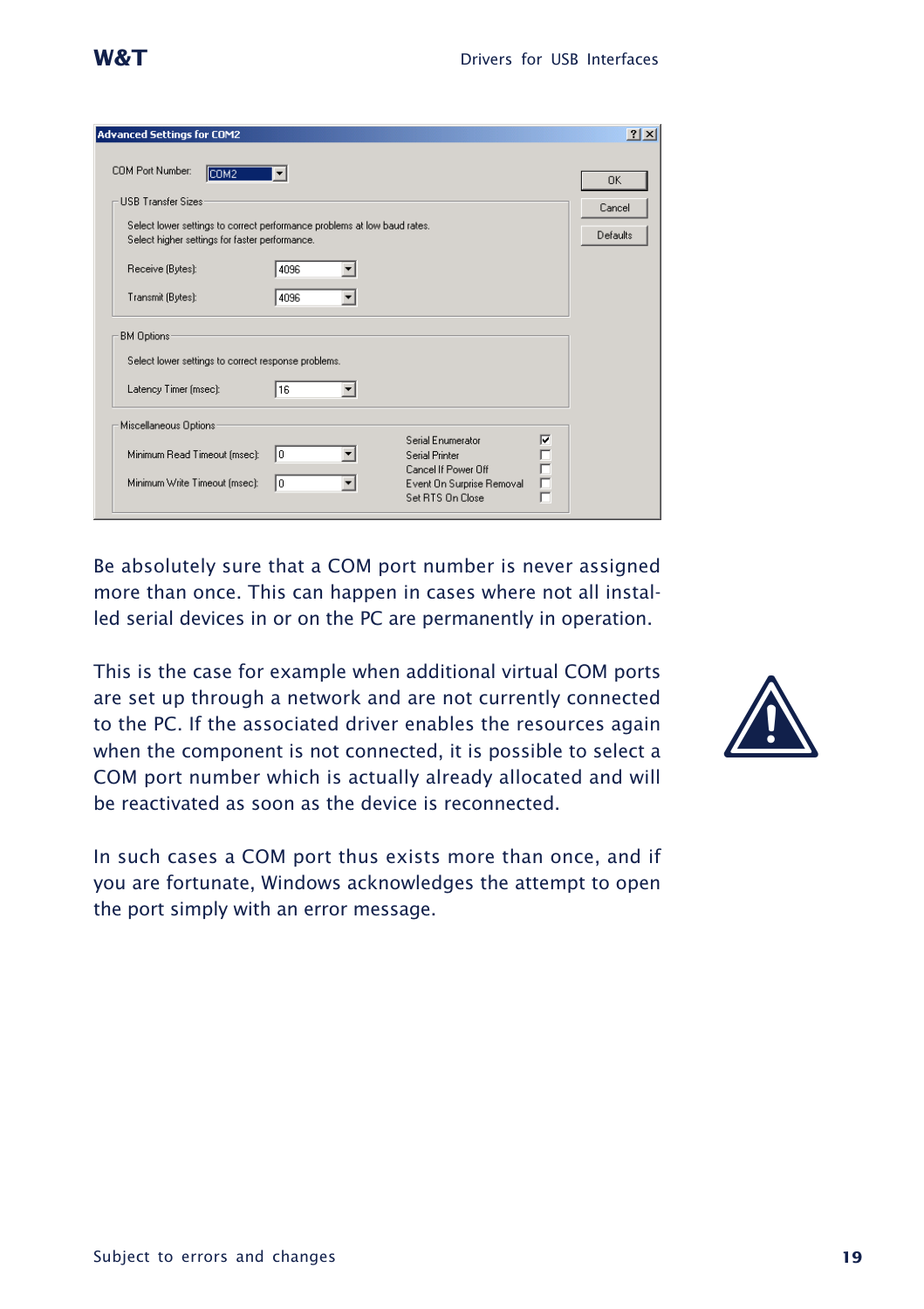# <span id="page-19-0"></span>**2. Uninstalling**

The driver software is uninstalled through the path *Start -> Settings -> Control Panel -> Software.* Choose *FTDI USB-to-Serial Converter Drivers* and confirm your selection by clicking on *Change/Remove.*



If the interface has not yet been removed from the PC, you should do this before uninstalling the driver.

| <b>FTDI Uninstaller Version 2.1</b>                                                                                  |  |
|----------------------------------------------------------------------------------------------------------------------|--|
| If your USB device is connected, please unplug it now<br>Press Continue to uninstall the drivers, or Cancel to quit. |  |
| <br>Continue                                                                                                         |  |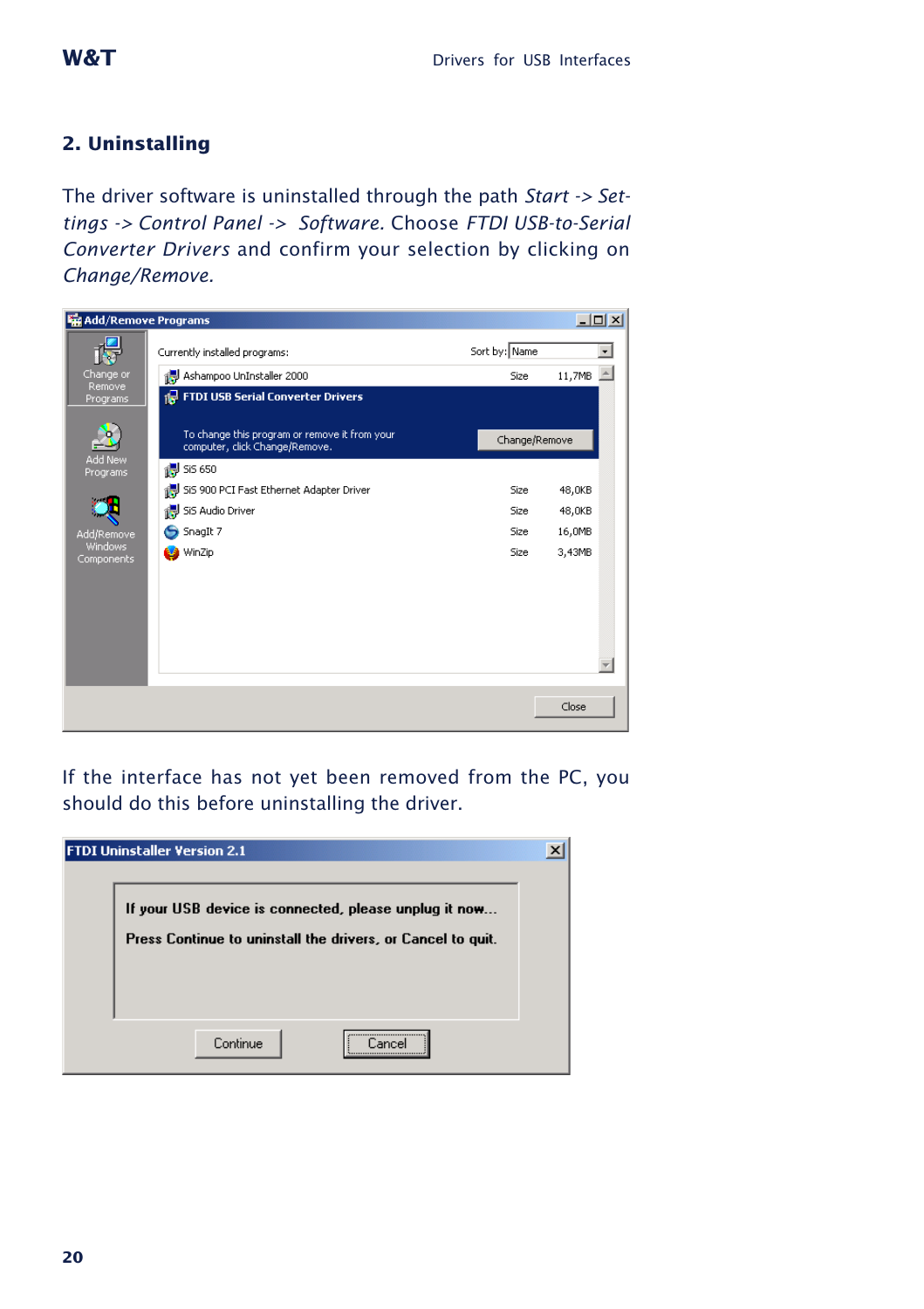<span id="page-20-0"></span>In the following window, confirm deletion of the driver files:

| <b>FTDI Uninstaller Version 2.1</b>                                                                                        |  |
|----------------------------------------------------------------------------------------------------------------------------|--|
| Uninstalling VID 0403&PID 6001<br>Deleting registry entries<br>Deleting files<br>Uninstall complete, press Finish to exit. |  |
| Continue<br>                                                                                                               |  |

This concludes uninstalling of the drivers.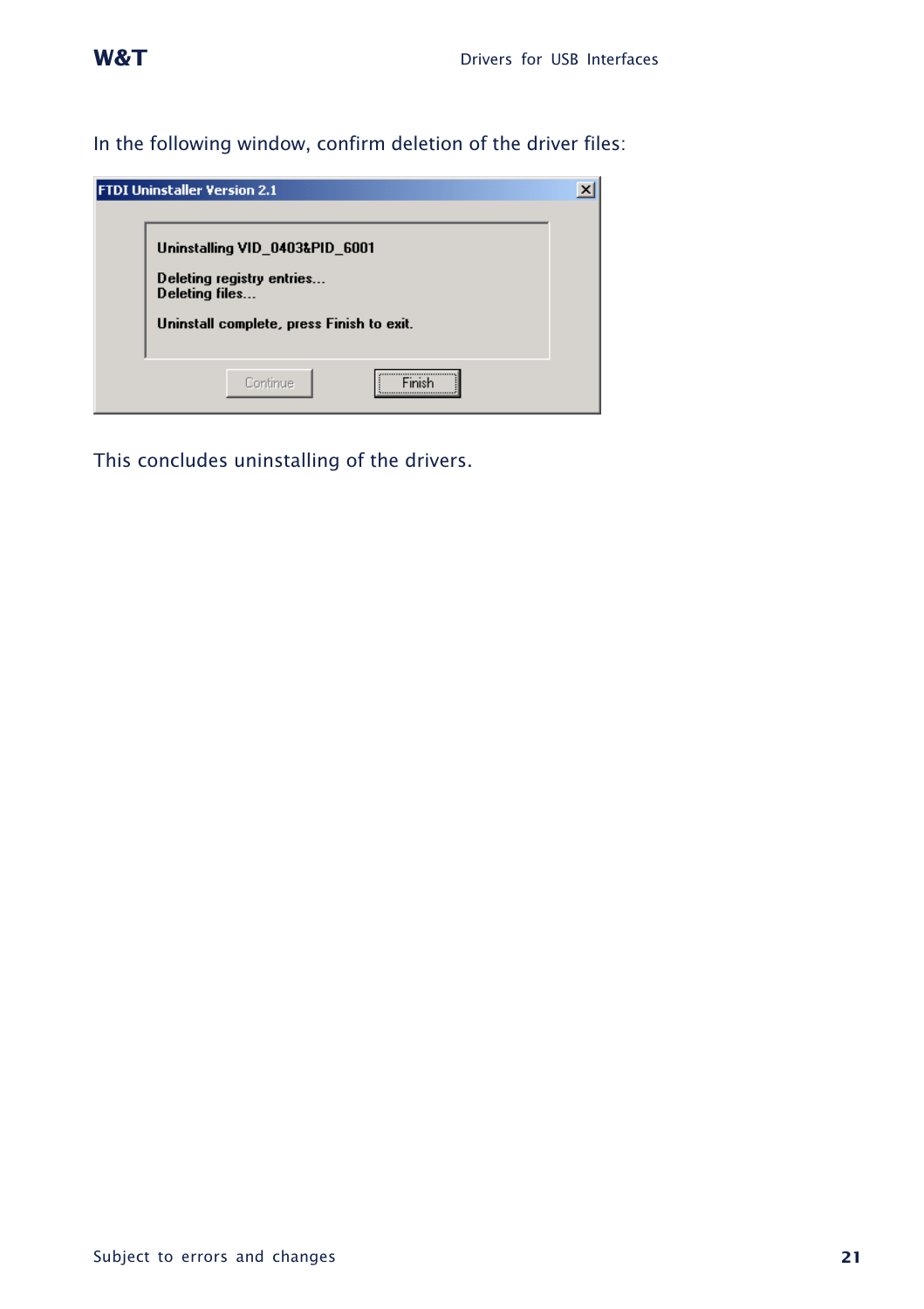#### **Windows XP**

# **1. Installation**

The driver installation process is for the most part automatic. During the installation you must only specify the path for locating the driver files. This is generally the CD-ROM drive if you are installing the driver contained on the CD-ROM.

The first time you connect the USB Interface to the PC, Windows uses the following window to let you know that a new hardware component was found and that a driver is being installed for these components:

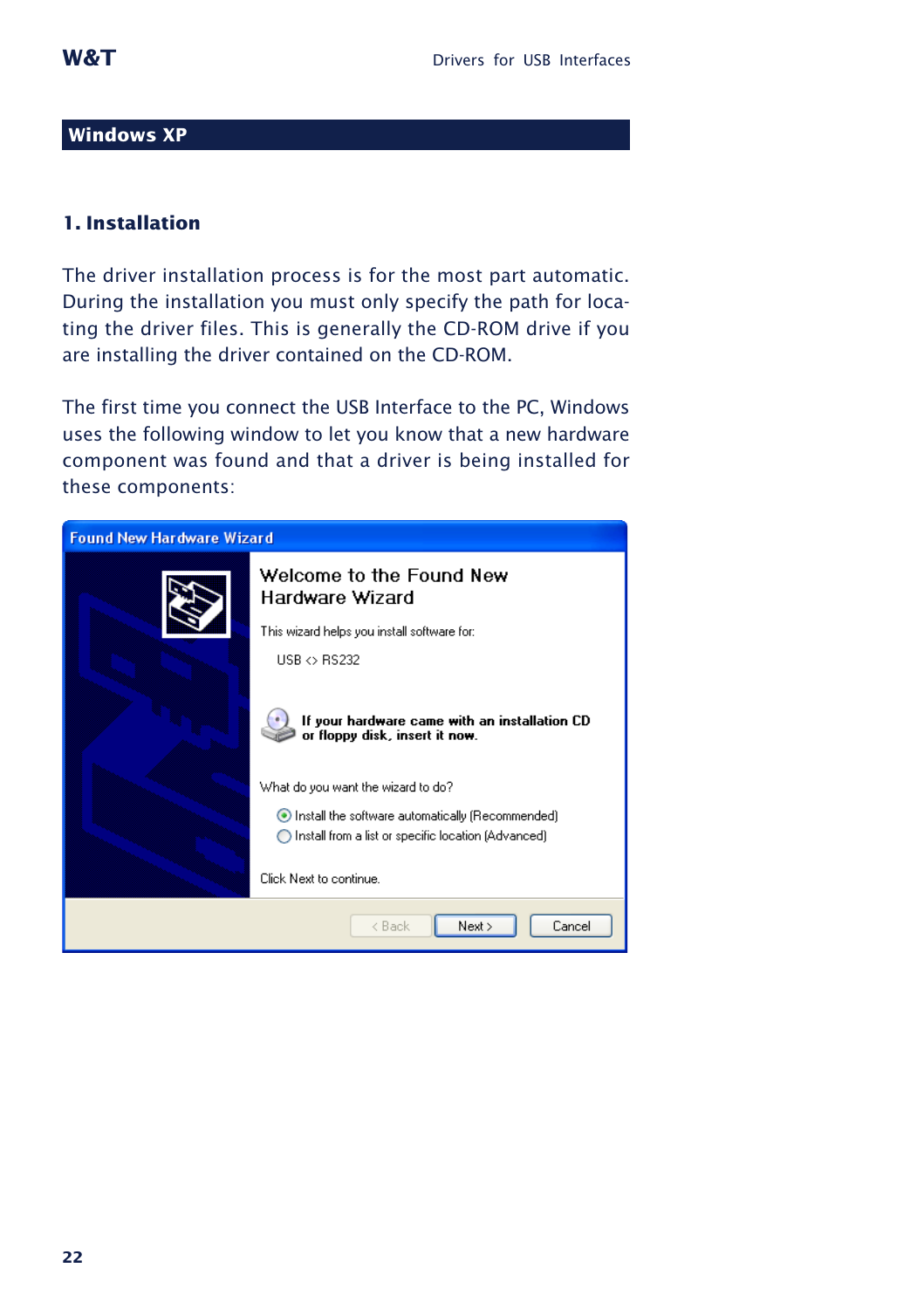Windows now asks for confirmation that you want to install the driver. Confirm this with *Continue Anyway*.



# Windows confirms the completed installation. Confirm this with *Finish*.

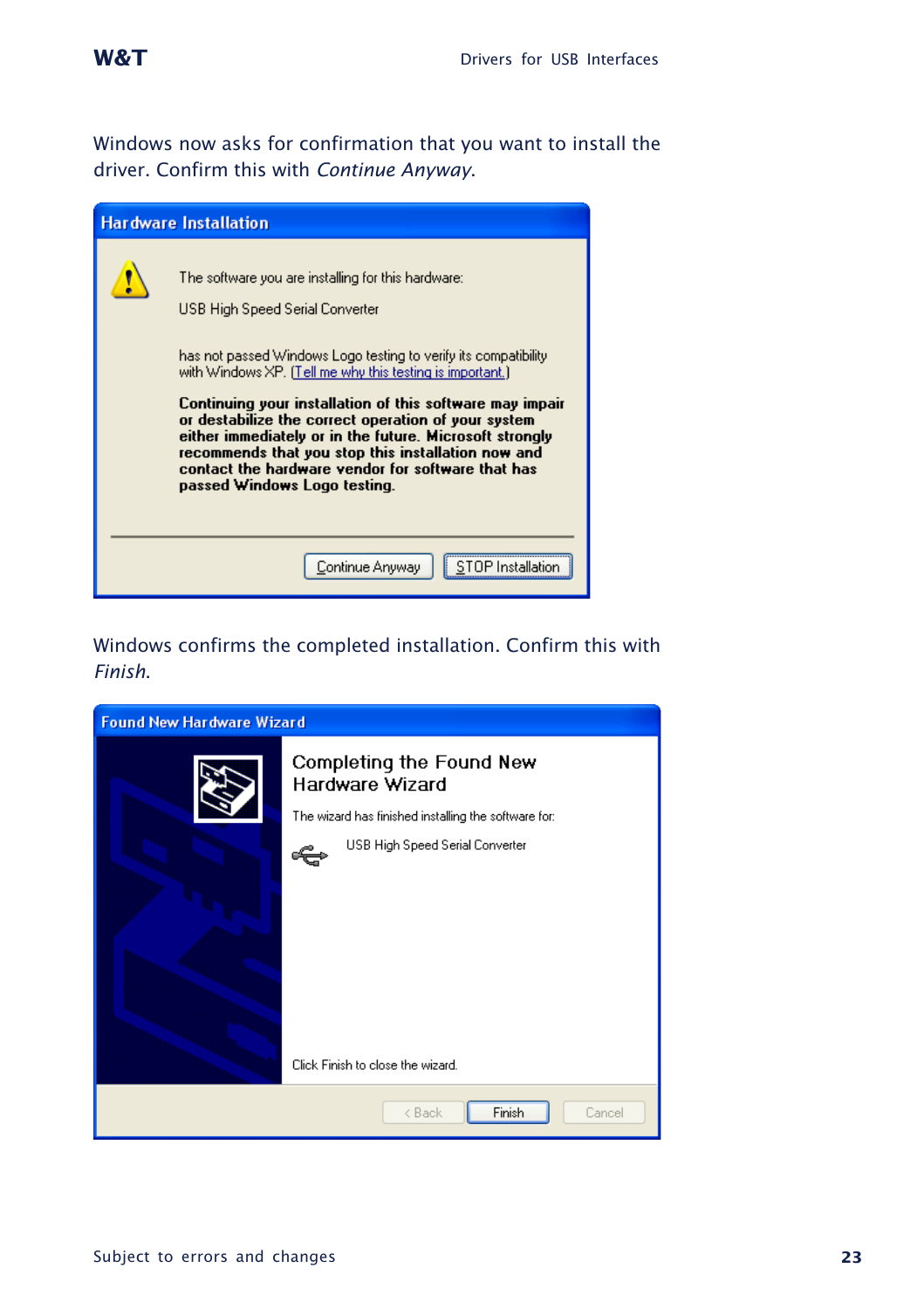After installing the driver, you must also install the COM Port Redirector, which sets up a virtual COM port for the serial interface. This procedure is automatically started after installing the driver and requires the same entires as for the driver installation.



Windows now asks for confirmation that you want to install the driver. Confirm this with *Continue Anyway*.

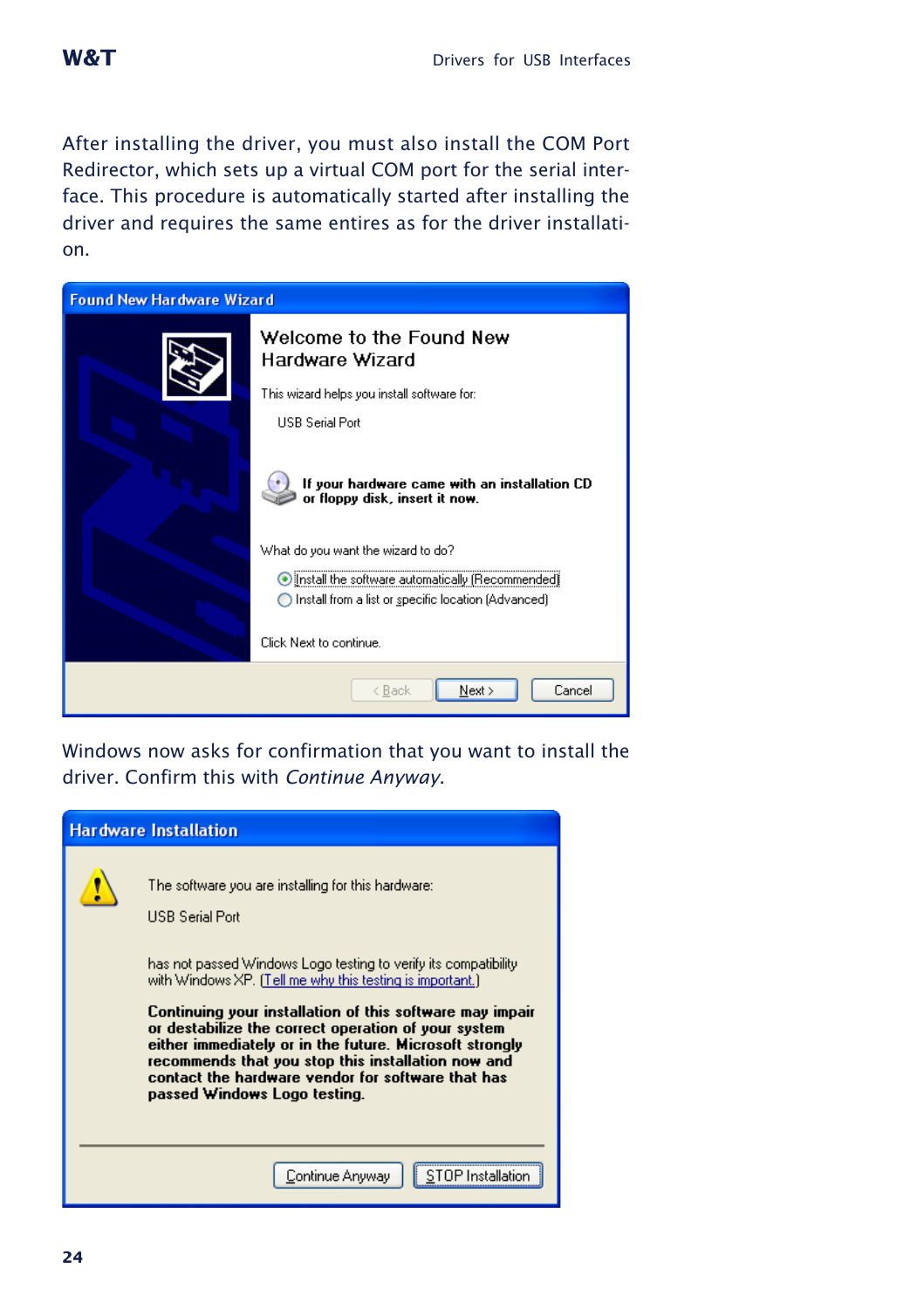Windows confirms the completed installation. Confirm this with *Finish*.

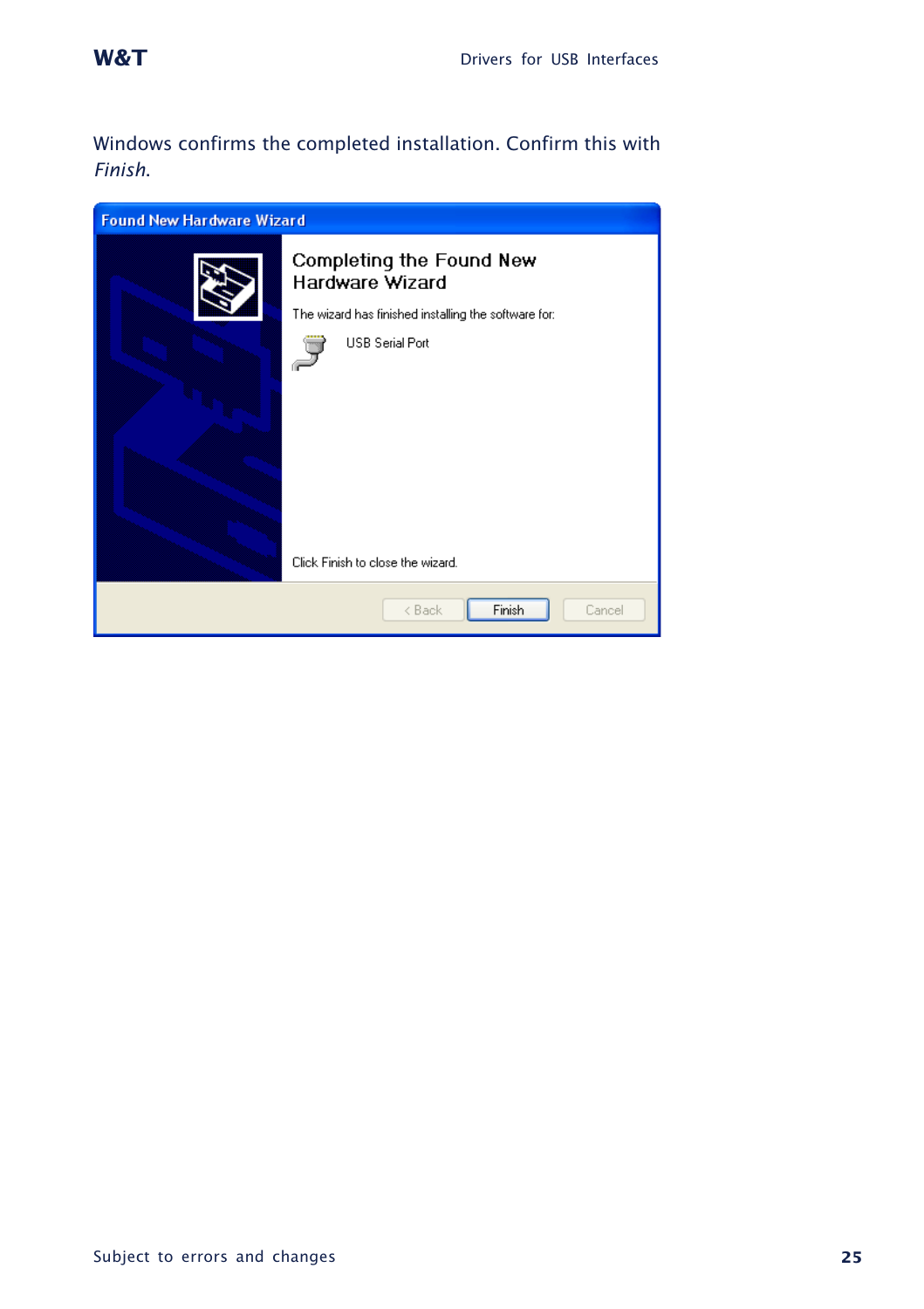After installation is complete, you will find an entry for the configured USB Interface under *Start -> Settings -> Control Panel -> System -> Hardware -> Device Manager -> Ports (COM & LPT)*. In our example this is COM2:



Double clicking on the entry allows the interface to be configured, whereby the values set under *Port Settings* are generally overwritten by the configuration selected in the corresponding application. Of interest in this connection are the possibilities provided under *Advanced...* for changing the COM port assigned to the interface and adjusting the Latency Timer (see technical background information).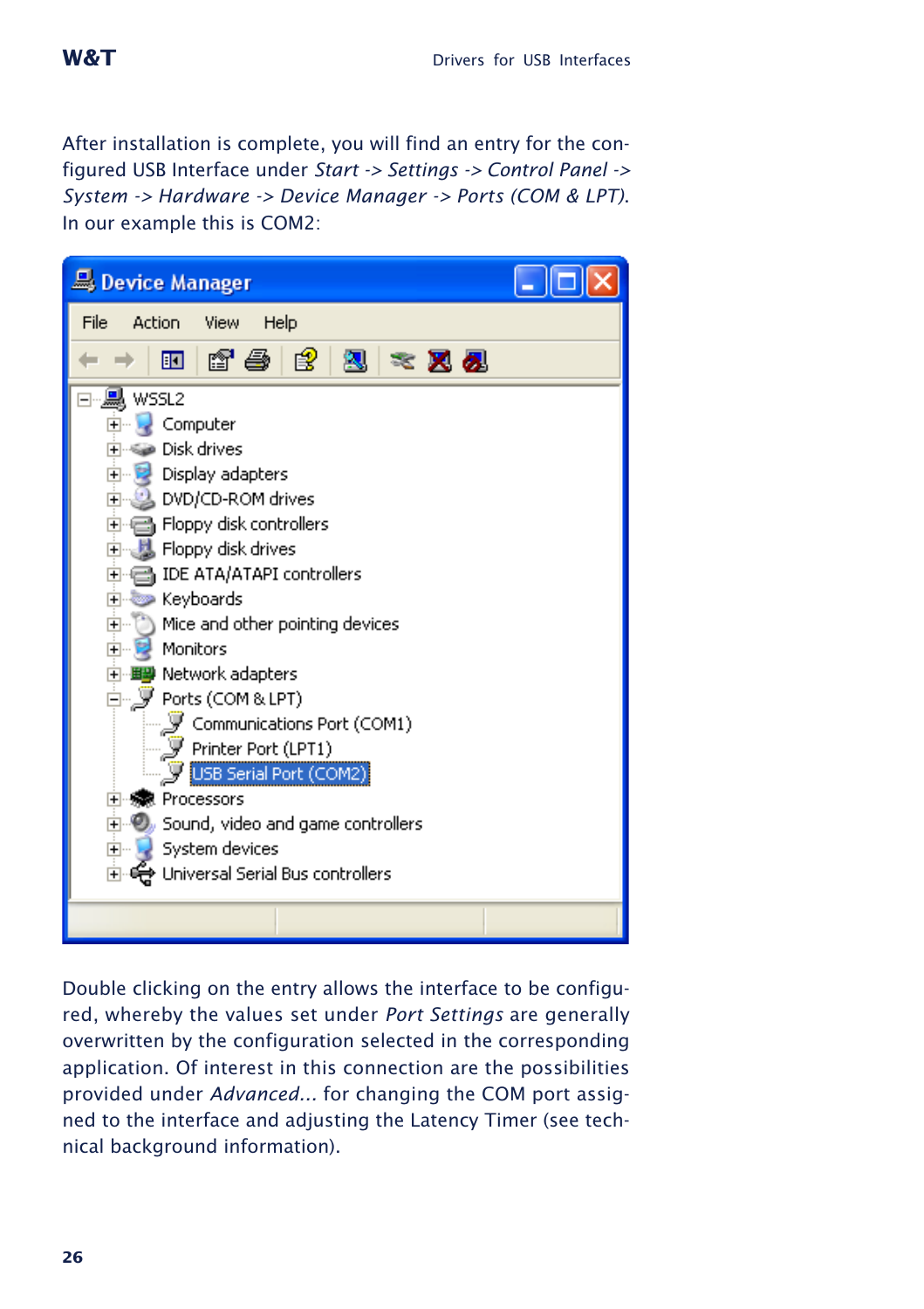$\overline{a}$ 

п

Г

 $\sqrt{2\sqrt{2}}$ 

 $\overline{\mathsf{nk}}$ 

Cancel

Defaults

| Be absolutely sure that a COM port number is never assigned      |
|------------------------------------------------------------------|
| more than once. This can happen in cases where not all instal-   |
| led serial devices in or on the PC are permanently in operation. |

Serial Enumerator

Cancel If Power Off

Set RTS On Close

Event On Surnrise Removal

Serial Printer

This is the case for example when additional virtual COM ports are set up through a network and are not currently connected to the PC. If the associated driver enables the resources again when the component is not connected, it is possible to select a COM port number which is actually already allocated and will be reactivated as soon as the device is reconnected.

In such cases a COM port thus exists more than once, and if you are fortunate, Windows acknowledges the attempt to open the port simply with an error message.

<span id="page-26-0"></span>

**Advanced Settings for COM2** 

USB Transfer Sizes

Receive (Bytes):

Transmit (Bytes):

Latency Timer (msec):

Miscellaneous Ontions

Minimum Read Timeout (msec):

Minimum Write Timeout (msec): n

**BM Options** 

COM Port Number: COM2

Select higher settings for faster performance.

Select lower settings to correct response problems.

Select lower settings to correct performance problems at low baud rates.

4096

4096

 $\sqrt{16}$ 

- 10

 $\blacktriangledown$ 

 $\overline{\phantom{a}}$ 

 $\overline{\phantom{a}}$ 

 $\overline{\phantom{a}}$ 

 $\overline{\phantom{a}}$ 

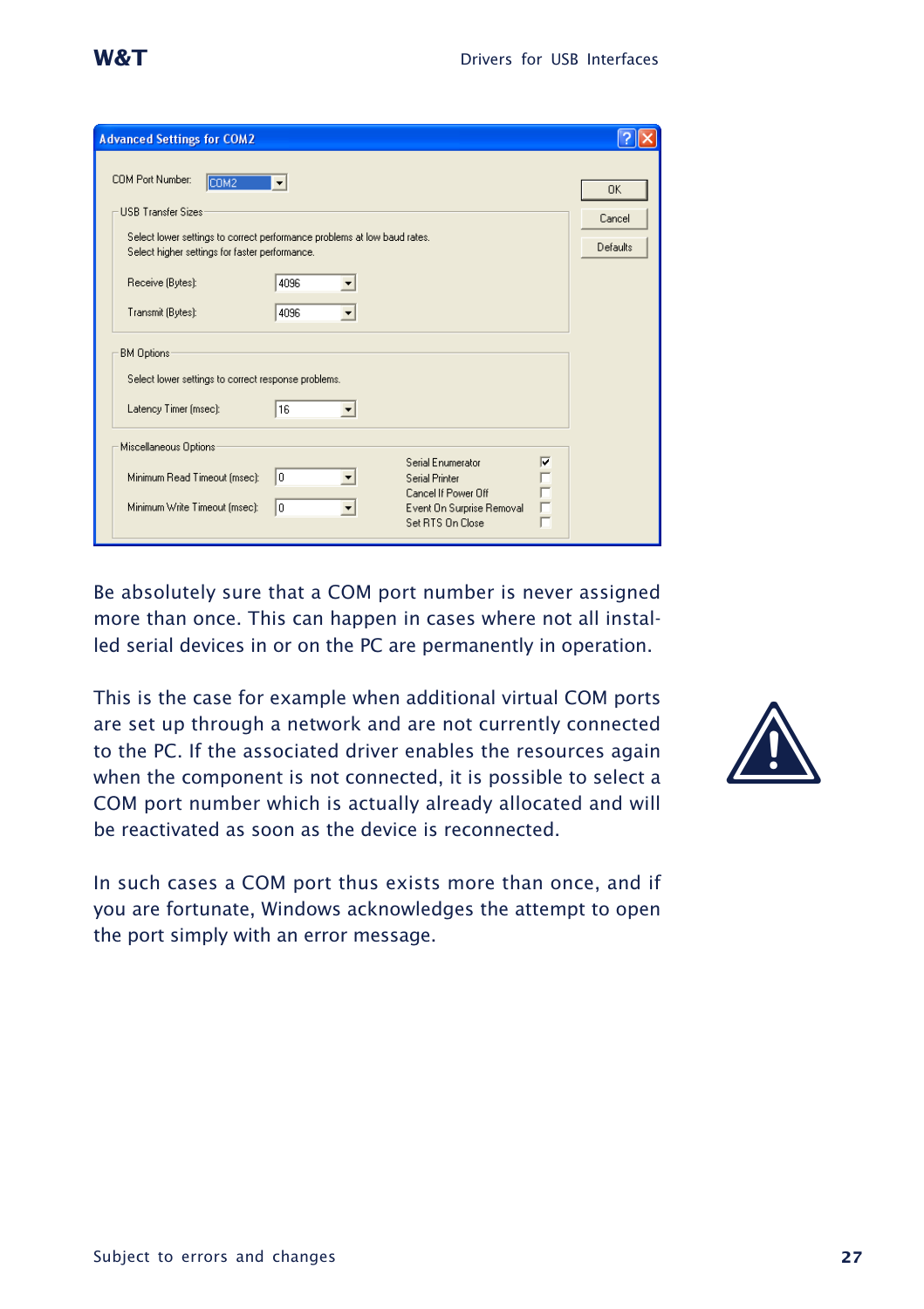# **2. Uninstalling**

The driver software is uninstalled through the path *Start -> Settings -> Control Panel -> Software.* Choose *FTDI USB-to-Serial Converter Drivers* and confirm your selection by clicking on *Change/Remove.*

|                        | Add or Remove Programs                                                                                            |               |                 |
|------------------------|-------------------------------------------------------------------------------------------------------------------|---------------|-----------------|
|                        | Currently installed programs:                                                                                     | Sort by: Name | $\ddotmark$     |
| Change or<br>Remove    | Ashampoo UnInstaller 2000                                                                                         | Size:         | 0.98MB          |
| Programs               | C Ethereal 0.10.6                                                                                                 | Size          | 32.23MB         |
| Add New<br>Programs    | FTDI USB Serial Converter Drivers<br>To change this program or remove it from your computer, click Change/Remove. |               | Change/Remove   |
|                        | F Internet Explorer Q832894                                                                                       |               |                 |
| <b>Add/Remove</b>      | Microsoft .NET Framework 1.1                                                                                      | Size          | 38.40MB         |
| Windows                | Microsoft .NET Framework 1.1 German Language Pack                                                                 | Size:         | 3.34MB          |
| Components             | ME Microsoft Visual J# .NET Redistributable Package 1.1                                                           | Size          | 13.12MB         |
|                        | Microsoft Visual Studio .NET Professional 2003 - Deutsch                                                          |               | Size 1,188.00MB |
| Set Program            | Outlook Express Update 0330994                                                                                    |               |                 |
| Access and<br>Defaults | 得 SiS 650                                                                                                         |               |                 |
|                        | SIS 900 PCI Fast Ethernet Adapter Driver                                                                          | Size:         | 0.05MB          |
|                        | SiS Audio Driver                                                                                                  | Size          | 0.03MB          |
|                        | Snaglt 7                                                                                                          | Size          | 16.03MB         |
|                        | Wisual J# .NET Redistributable 1.1- German Language Pack                                                          | Size          | 0.30MB          |
|                        | Windows Media Player Hotfix [See 0828026 for more information]                                                    | Size          | 4.84MR          |
|                        | Windows XP Hotfix - KB810217                                                                                      |               |                 |
|                        | dilur i unu ic unnocco                                                                                            |               |                 |

If the interface has not yet been removed from the PC, you should do this before uninstalling the driver.

| <b>FTDI Uninstaller Version 2.1</b>                                                                                  |  |
|----------------------------------------------------------------------------------------------------------------------|--|
| If your USB device is connected, please unplug it now<br>Press Continue to uninstall the drivers, or Cancel to quit. |  |
| <br>Continue<br>Cancel                                                                                               |  |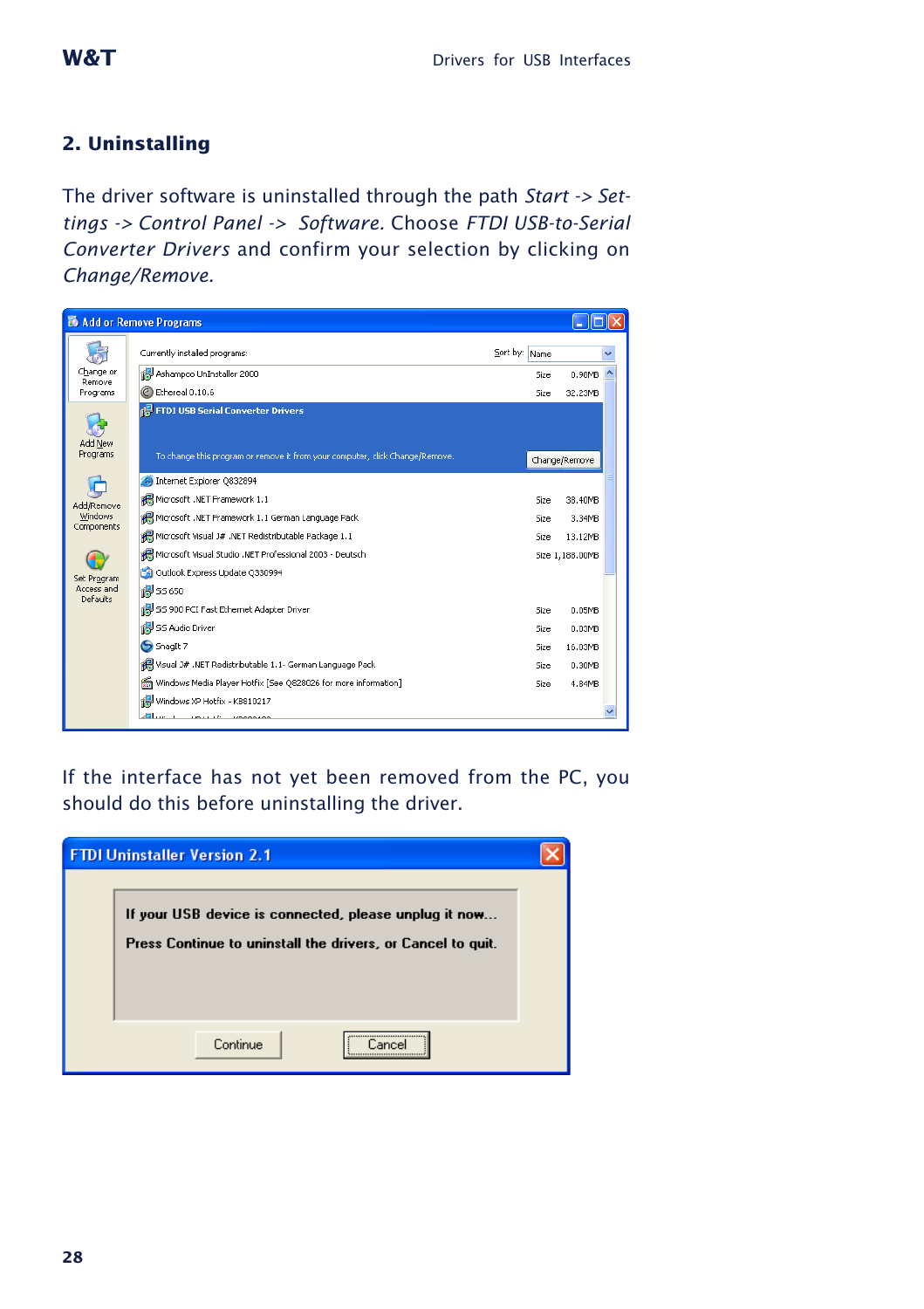<span id="page-28-0"></span>In the following window, confirm deletion of the driver files:

| <b>FTDI Uninstaller Version 2.1</b>                                                                                        |  |
|----------------------------------------------------------------------------------------------------------------------------|--|
| Uninstalling VID_0403&PID_6001<br>Deleting registry entries<br>Deleting files<br>Uninstall complete, press Finish to exit. |  |
| <br>Continue                                                                                                               |  |

This concludes uninstalling of the drivers.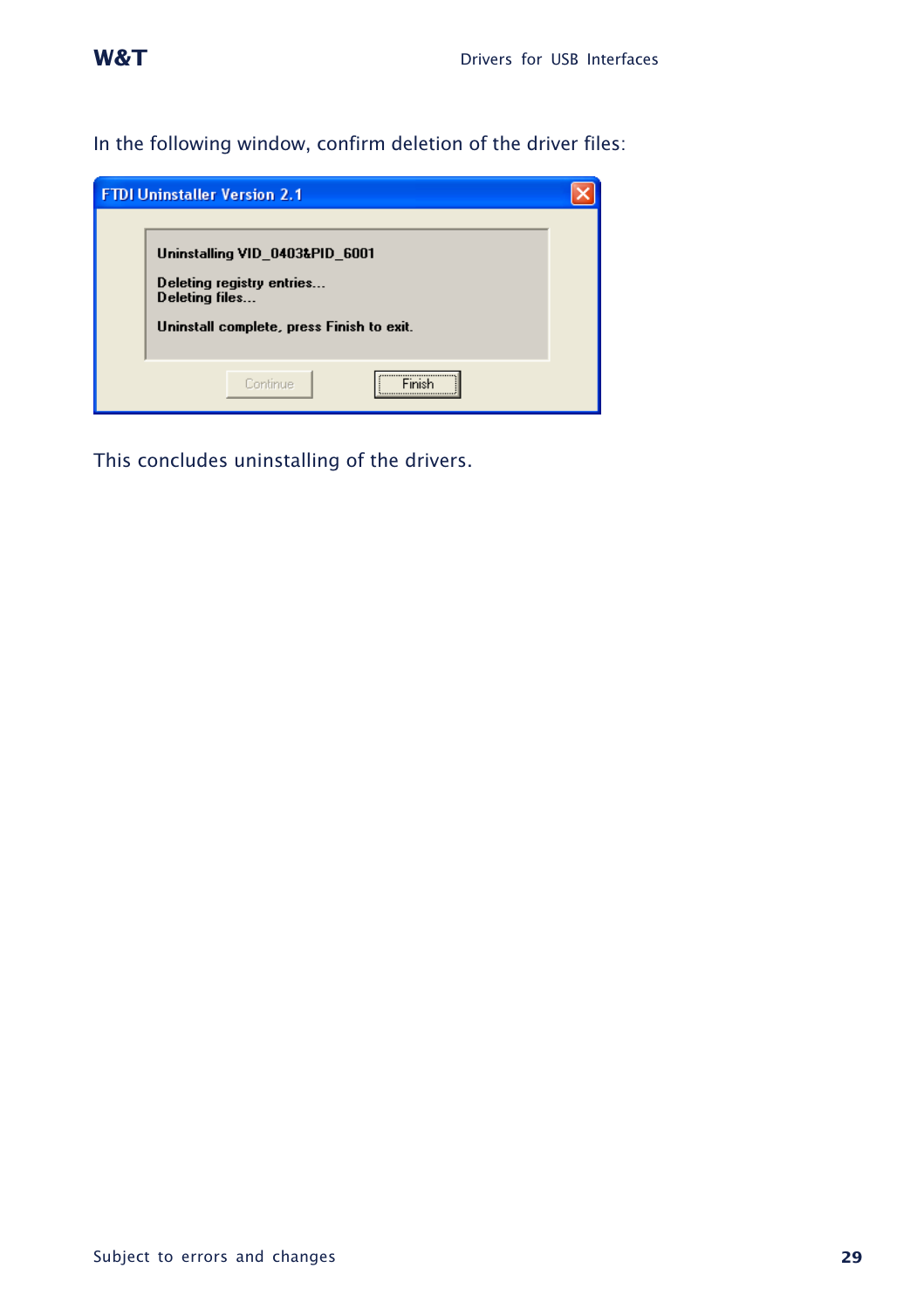#### **Technical background information**

#### **Data Throughput and Latency**

#### **Background**

The Universal Serial Bus may be new to some users and developers. This application note tries to describe the major architecture differences that need to be considered by both software and hardware designers when changing from a traditional RS232 based solution, to one that uses the FT232BM USB to serial interface device. The information in this application note also applies to the FT245BM USB to parallel FIFO interface devices.

#### **The Need for Handshaking**

USB data transfer is prone to delays that do not normally appear in systems that have been used to transferring data using interrupts. The original COM ports of a PC were connected to the motherboard and were interrupt driven. When a character was transmitted or received (depending if FIFO's are used) the CPU would be interrupted and go to a routine to handle the data. This meant that a user could be reasonably certain that, given a particular Baud rate and Data rate, the transfer of data could be achieved without any real need for flow control. The hardware interrupt ensured that the request would get serviced. Therefore data could be transferred without using handshaking and still arrive into the PC without data loss.

#### **Data Transfer Comparison**

USB does not transfer data using interrupts. It uses a scheduled system and as a result, there can be periods when the USB request does not get scheduled and, if handshaking is not used, data loss will occur. An example of scheduling delays can be seen if an open application is dragged around using the mouse.

For a USB device, data transfer is done in packets. If data is to be sent from the PC, then a packet of data is built up by the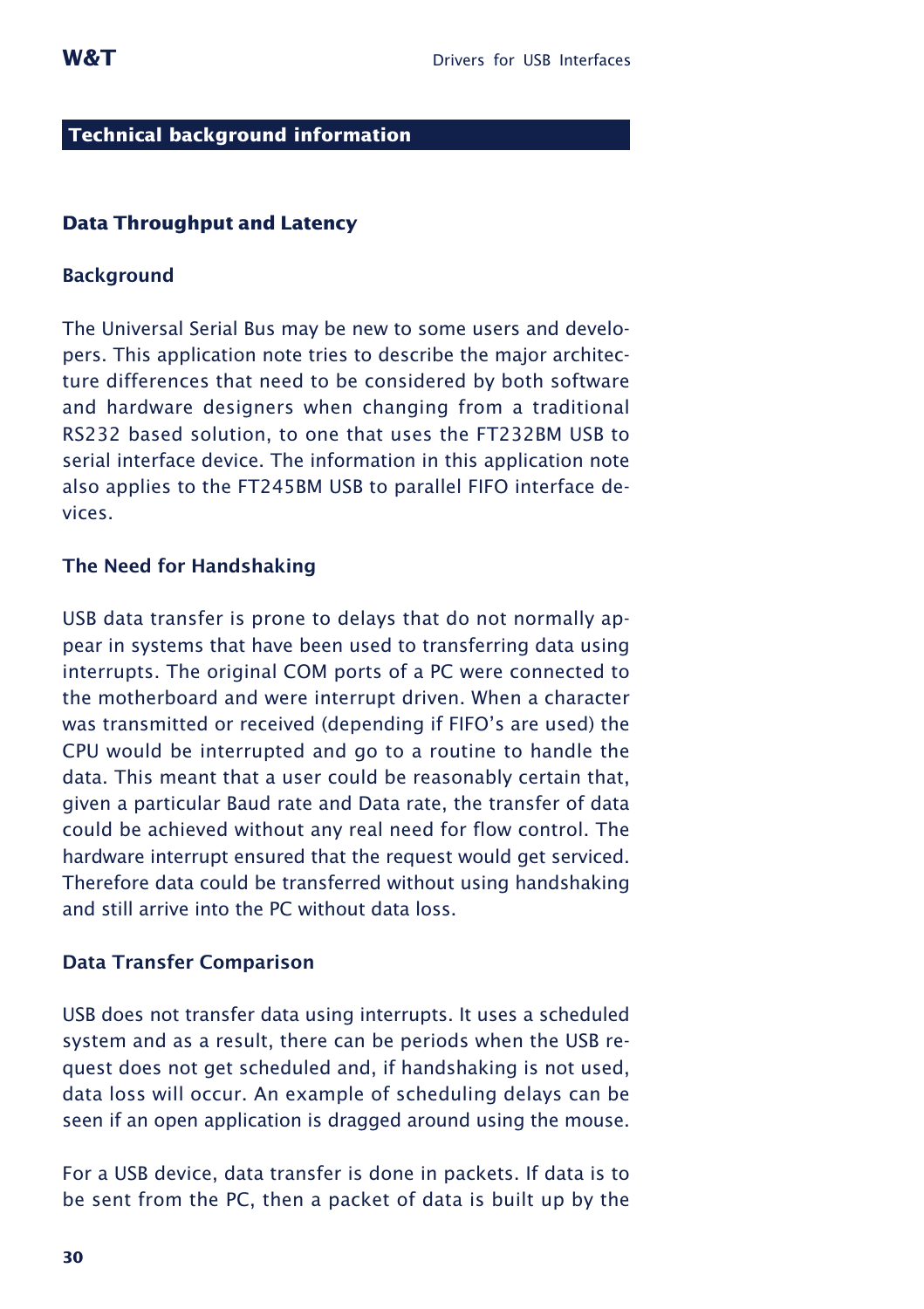device driver and sent to the USB scheduler. This scheduler puts the request onto the list of tasks for the USB host controller to perform. This will typically take at least 1 millisecond to execute because it will not pick up the new request until the next ' USB Frame' (The frame period is 1 millisecond). Therefore there is a sizable overhead (depending on your required throughput) associated with moving the data from the application to the USB device. If data were sent 'byte at a time' by an application, this would severely limit the overall throughput of the system as a whole.

#### **Continuous Data – Smoothing the Lumps**

Data is received from USB to the PC by a polling method. The driver will request a certain amount of data from the USB scheduler. This is done in multiples of 64 bytes. The 'bulk packet size' on USB is a maximum of 64 bytes. The host controller will read data from the device until either (a) a packet shorter than 64 bytes is received or (b) the requested data length is reached. The device driver will request packet sizes between 64 Bytes and 4 Kbytes. The size of the packet will affect the performance and is dependent on the data rate. For very high speed, the largest packet size is needed. For 'real-time' applications that are transferring audio data at 115200 Baud, for example, the smallest packet possible is desirable, otherwise the device will be holding up 4k of data at a time. This can give the effect of 'jerky' data transfer if the USB request size is too large and the data rate too low (relatively). The latest driver release will automatically vary the requested packet size depending on the baud rate selected.

# **Small Amounts of Data and End of Buffer Conditions**

When transferring data from the FT232BM or FT245BM to the PC, the device will send the data given one of the following conditions: -

1. The buffer is full (64 bytes made up of 2 status bytes and 62 user bytes).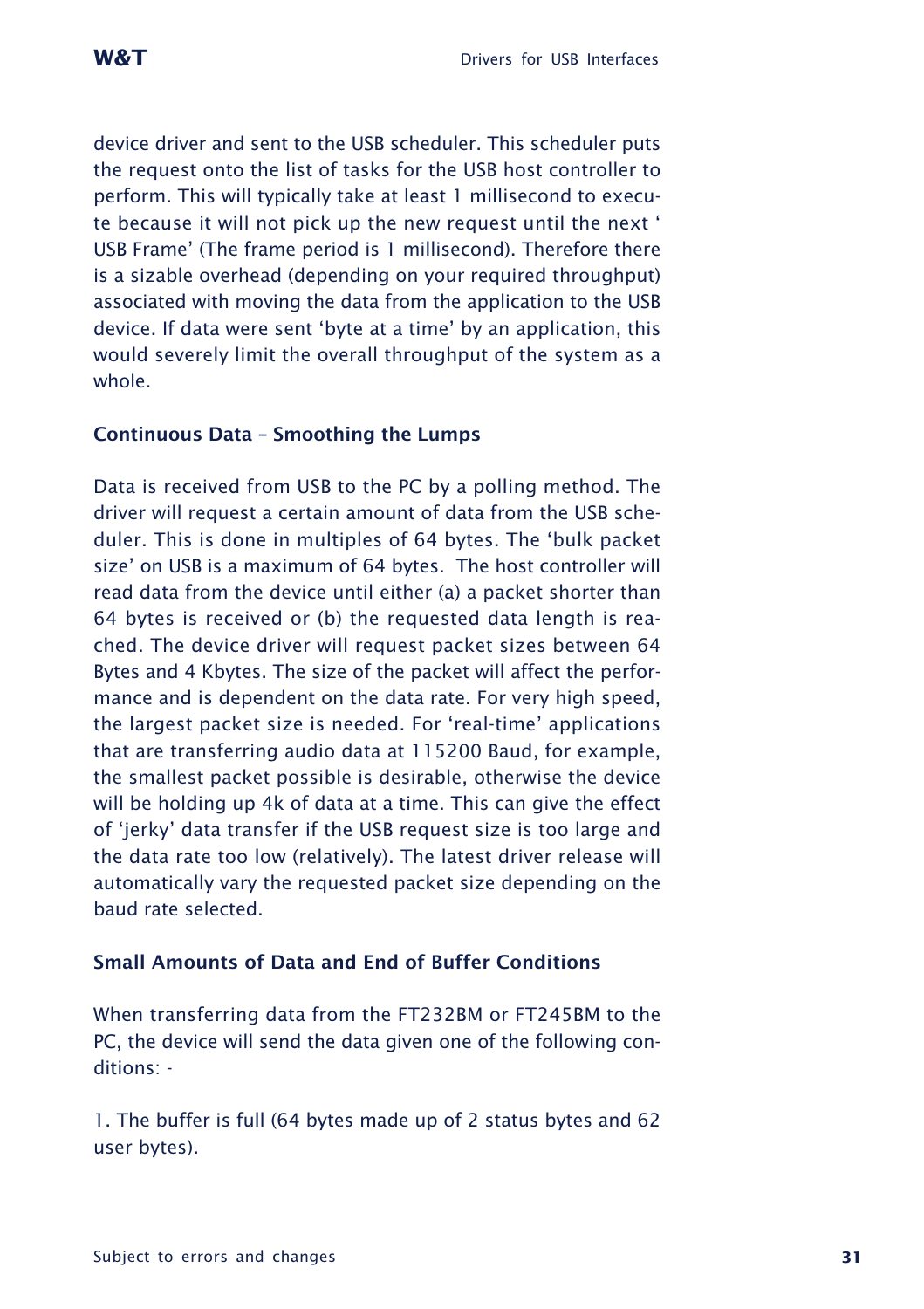2. One of the RS232 status lines has changed (FT232BM chip only). A change of level (high or low) on CTS# / DSR# / DCD# or RI# will cause it to pass back the current buffer even though it may be empty or have less than 64 bytes in it.

3. An event character had been enabled and was detected in the incoming data stream.

4. A timer integral to the chip has timed out. There is a timer in both the FT232BM and FT245BM chips that measures the time since data was last sent to the PC. The default value of the timer is set to 16 milliseconds. Every time data is sent back to the PC the timer is reset. If it times-out then the chip will send back the 2 status bytes and any data that is held in the buffer.

From this it can be seen that small amounts of data (or the end of large amounts of data), will be subject to a 16 millisecond delay when transferring into the PC. This delay should be taken along with the delays associated with the USB request size as mentioned in the previous section. The timer value was chosen so that we could make advantage of 64 byte packets to fill large buffers when in high speed mode, as well as letting single characters through. The value chosen is 16 milliseconds. This means that it will take 16 milliseconds to receive an individual character, over and above the transfer time on serial or parallel link.

For large amounts of data, at high data rates, the timer will not be used. It may be used to send the last packet of a block, if the final packet size works out to be less than 64 bytes. The first 2 bytes of every packet are used as status bytes for the driver. This status is sent every 16 milliseconds, even when no data is present in the device.

A worst case condition could occur when 62 bytes of data are received in 16 milliseconds. This would not cause a timeout, but would send the  $64$  bytes (2 status  $+62$  user data bytes) back to USB every 16 milliseconds. When the USBD system driver receives the 64 bytes it would hold on to them, and request another 'IN' transaction. This would be completed another 16 milliseconds later, and so on until USBD gets all of the 4K of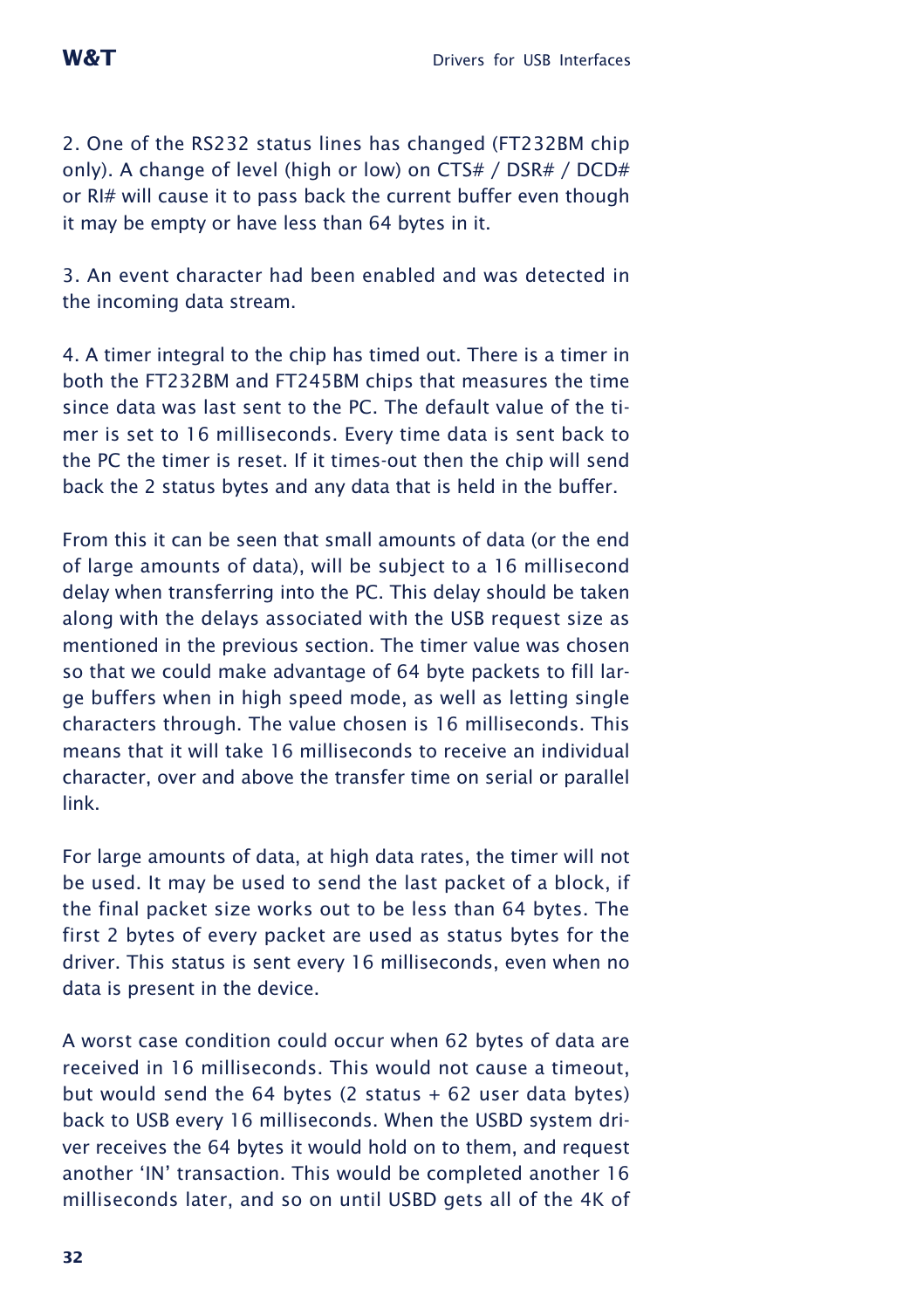data required. The overall time would be  $(4096 / 64) * 16$  milliseconds = 1.024 seconds between data packets being received by the application. In order to stop the data arriving in 4K packets, it should be requested in smaller amounts. A short packet (< 64 bytes) will of course cause the data to pass from USBD back to our driver for use by the application.

\*\*\* For application programmers it must be stressed that data should be sent or received using buffers and not individual characters.

# **Adjusting the Receive Buffer Latency Timer**

FTDI's second generation, BM series chips allow the latency timer to be changed from 16 milliseconds to any value from 1 to 255 milliseconds, in 1 millisecond increments. When using the FTDI Virtual Com Port driver the latency timer can be set in the port properties page. In Windows the port properties page is accessed via the device manager. The initial value of the latency timer can also be pre-configured in ftdiport.inf by changing the value of the last number in the following line –

HKR,,"LatencyTimer",0x00010001,16

Where again, 16 milliseconds is the default value.

When using FTDI's D2XX direct driver the function FT\_SetLatencyTimer can be used to adjust the value of the latency timer.

Effect of USB buffer size and Latency on Data Throughput

An effect that is not immediately obvious is the way the size of the USB total packet request has on the smoothness of data flow. When a read request is sent to USB, the USB host controller will continue to read 64 byte packets until one of the following conditions is met: -

a) It has read the requested size (default is 4 Kbytes).

b) It has received a packet shorter than 64 bytes from the chip.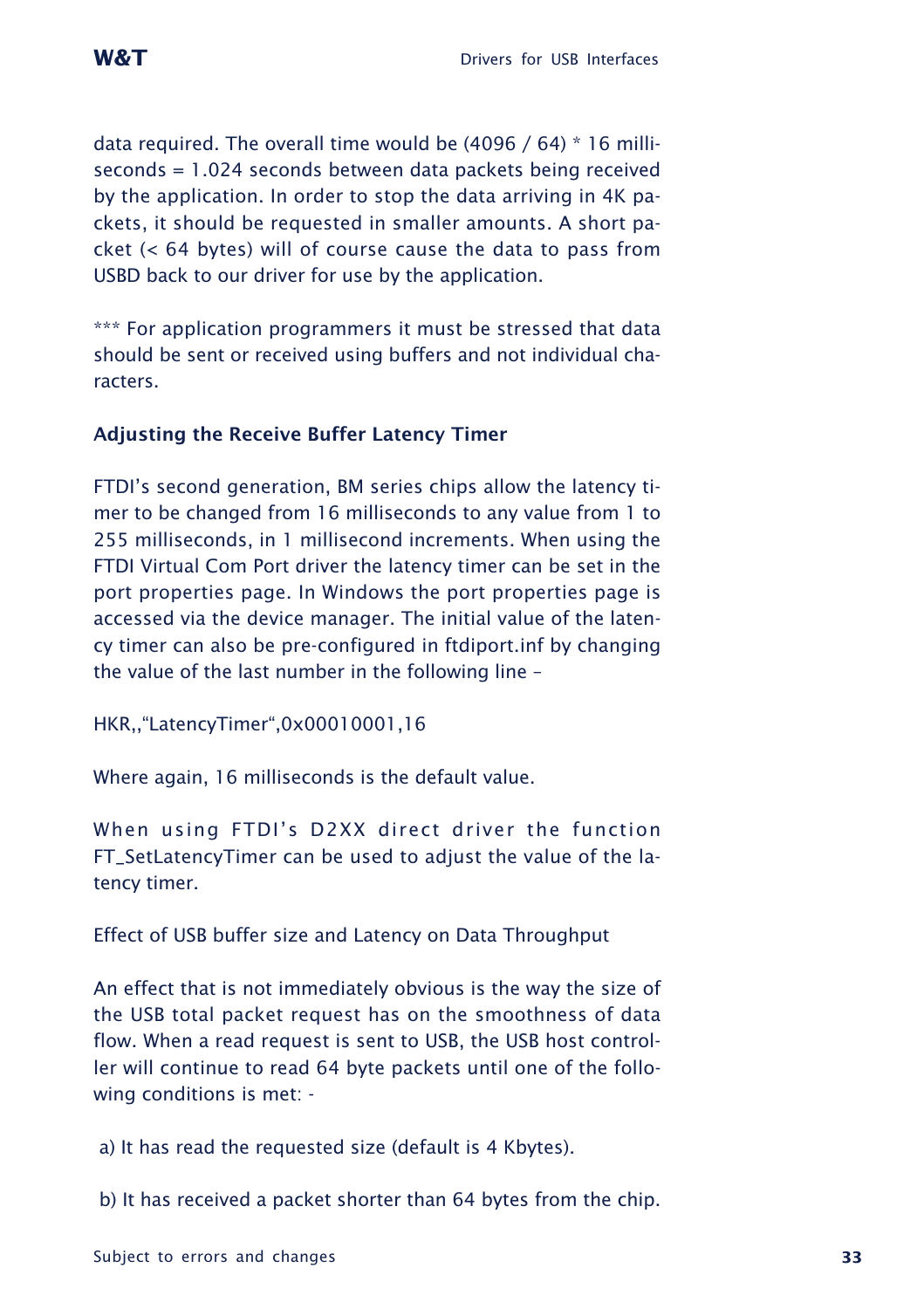c) It has been cancelled.

While the host controller is waiting for one of the above conditions to occur, NO data is received by our driver, and hence the users application. The data, if there is any, is only finally transferred after one of the above conditions has occurred.

Normally condition (c) will not occur so we will look at cases (a) and (b). If 64 byte packets are continually sent back to the host, then it will continue to read the data to match the block size requested, before it sends the block back to the driver. If a small amount of data is sent, or the data is sent data slowly, then the latency timer will take over and send a short packet back to the host, which will terminate the read request. The data that has been read so far is then passed on to the users application via the FTDI driver. This shows a relationship between the latency timer, the data rate, and when the data will become available to the user. A condition can occur where if data is passed into the FTDI chip at such a rate as to avoid the latency timer timing out, it can take a long time between receiving data blocks. This occurs because the host controller will see 64 byte packets at the point just before the end of the latency period, and will therefore continue to read the data until it reaches the block size, before it is passed back to the users application.

The rate that causes this will be:

62 / Latency Timer bytes/Second

(We use 2 bytes per 64 byte packet)

For the default values:

62 / 0.016  $\sim$  = 3875 bytes /second  $\sim$  = 38.75 KBaud

Therefore if data is received at a rate of 3875 bytes per second (38.75 KBaud), or faster, then the data will be subject to delays based on the requested USB block length. If data is received at a slower rate, then there will be less than 62 bytes (64 including our 2 status bytes) available after 16 milliseconds. Therefore a short packet will occur, thus terminating the USB request,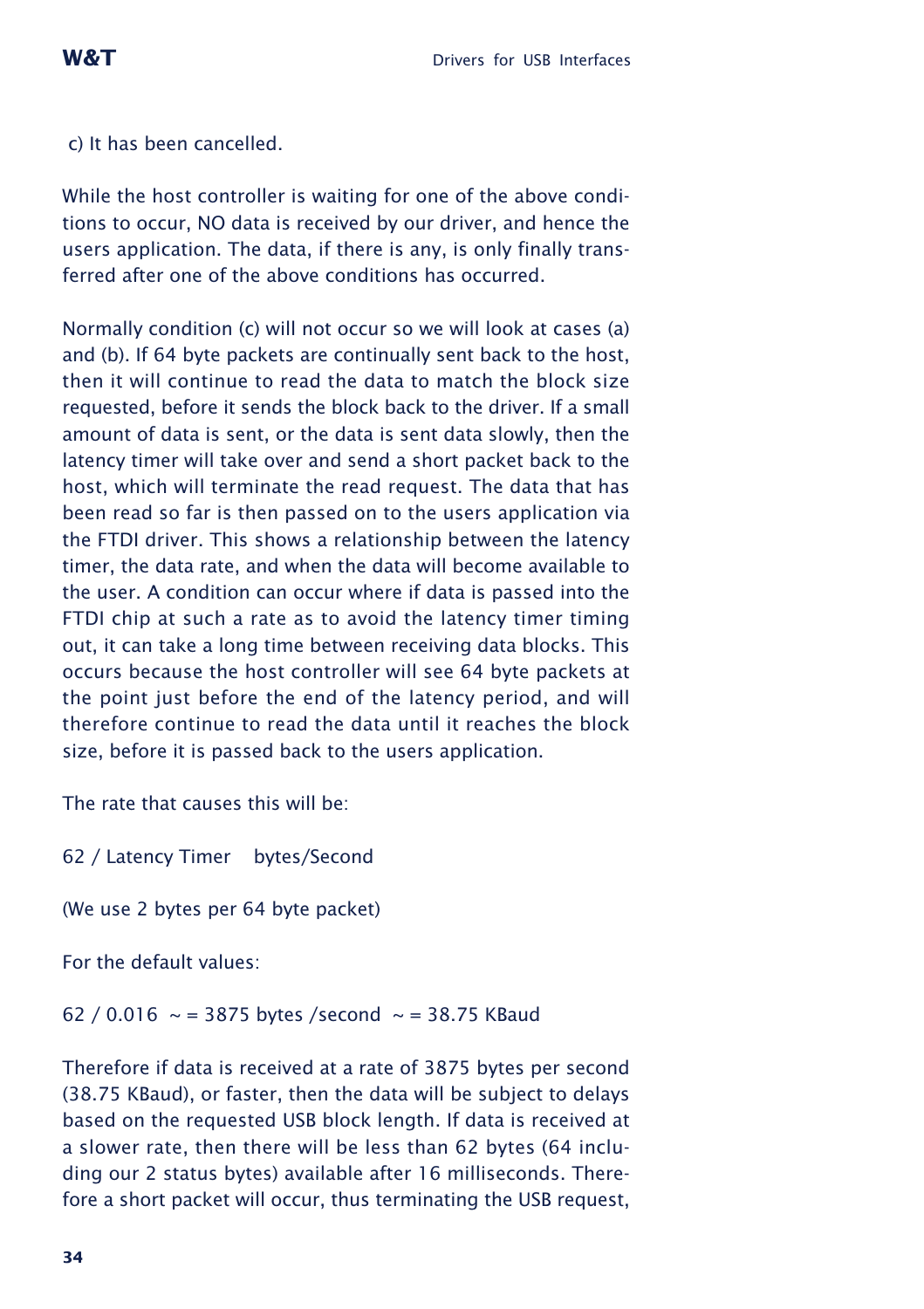and passing the data back. At the limit condition of 38.75 KBaud it will take approximately 1.06 seconds between data buffers into the users application (assuming a 4Kbyte USB block request buffer size).

To get around this you can either increase the latency timer or reduce the USB block request. Reducing the USB block request is the preferred method though a balance between the 2 may be sought for optimum system response.

# **Adjusting the USB Transfer Size**

Again, when using the FTDI Virtual Com Port drivers the USB Transfer (buffer) size can be set in the port properties page. The initial buffer size is calculated from entries in the ftdiport.inf file - with the size of buffer allocated being equal to the .inf entry plus 1 multiplied by 64 (bytes).So 0 is 64 bytes, and 3F is  $(63+1)*64 = 4096$ . There are two entries in the INF file - the first one is the transmit buffer and the second is the receive buffer.

HKR,,ConfigData,1,01,00,3F,3F,10,27,88,13,C4,09,E2,04,71,02,38, 41,9c,80,4E,C0,34,00,1A,00,0D,00,06,40,03,80,00,00,00,00

In the example above the two 3F's are the entries in question, with this line being set for 4k byte buffer size operation and

HKR,,ConfigData,1,01,00,00,00,10,27,88,13,C4,09,E2,04,71,02,38, 41,9c,80,4E,C0,34,00,1A,00,0D,00,06,40,03,80,00,00,00,00

being set for 64 byte buffer size operation.

When using FTDI's D2XX direct driver the function FT\_SetUSBParameters can be used to adjust the size of the USB block requested. See the separate FTDI application note for advice on using FT\_SetUSBParameters to optimize data throughput.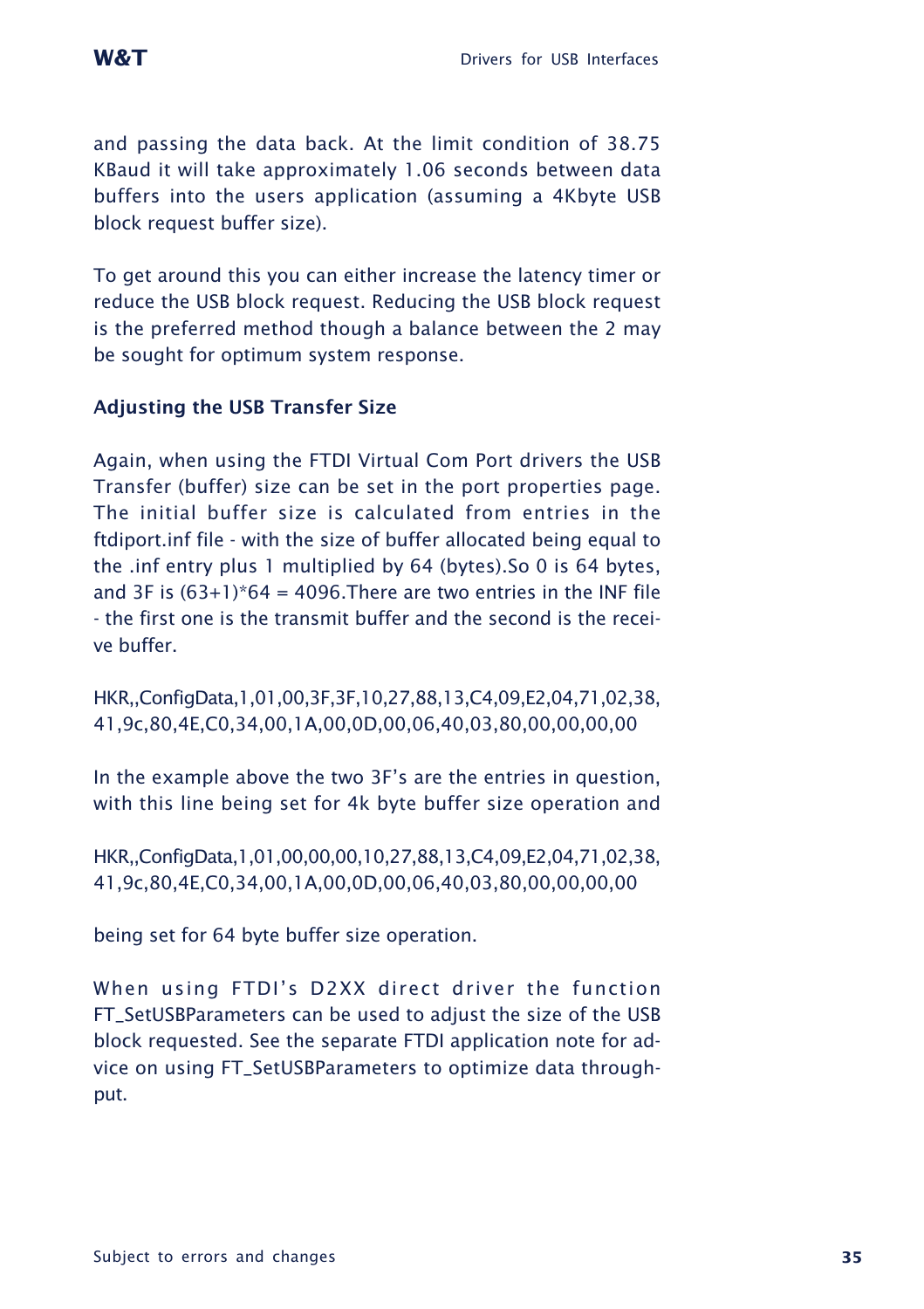# **Event Characters**

Event characters can be used with either FT232BM or FT245BM devices. If the Event character is enabled, and it is detected in the data stream, then the contents of the devices buffer is sent immediately. The event character is not stripped out of the data stream by the device or by the drivers. It is up to the application to remove it. Event characters may be turned on and off depending on whether large amounts of random data or small command sequences are to be sent. The Event character will not work if it is the first character in the buffer. It needs to be the second or higher. The reason for this being, applications that use the Internet, for example, will program the event character as '\$7E'. All the data is then sent and received in packets that have '\$7E' at the start and at the end of the packet. In order to maximise throughput, and to avoid a packet with only the starting '\$7E' in it, the event character does not trigger on the first position.

# **Flushing the Receive Buffer Using the Modem Status Lines**

Flow control can be used by the FT232BM to flush the buffer in the chip. Changing one of the modem status lines will do this. The modem status lines can controlled by an external device or from the host PC itself. If an unused output line (DTR) is connected to one of the unused inputs (DSR), then it If the DTR line is changed by the application program from low to high or high to low, this will cause a change on DSR and make it flush the buffer.

#### **Flow Control**

The FT245BM chip uses its own handshaking as an integral part of its design, by proper use of the TXE# line. The FT232BM chip can use RTS / CTS, DTR / DSR hardware or XON / XOFF software handshaking. It is highly recommended that some form of handshaking be used.

There are 4 methods of flow control that can be programmed for the FT232BM device.